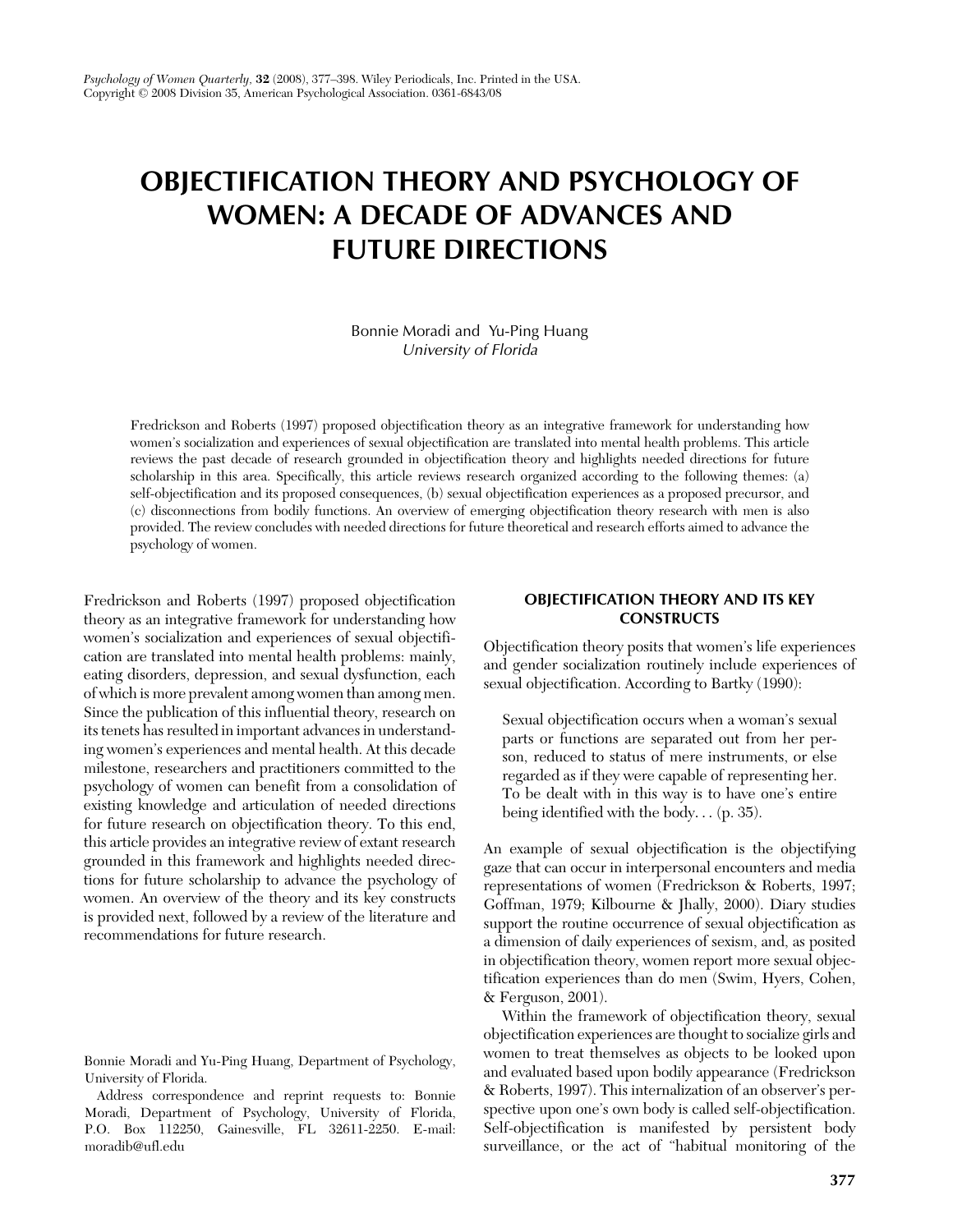

Fig. 1. Objectification theory framework.

body's outward appearance" (Fredrickson & Roberts, 1997, p. 180). Appearance-focused self-objectification and manifest body surveillance parallel McKinley and Hyde's (1996) earlier conceptualization of body surveillance as a component of objectified body consciousness. Self-objectification and manifest body surveillance are posited to promote body shame and anxiety and reduce or disrupt awareness of internal bodily states and flow experiences (Fredrickson & Roberts, 1997). Body shame is the emotion that can result from measuring oneself against an internalized or cultural standard and perceiving oneself as failing to meet that standard. Anxiety includes the anticipation of threats and fear about when and how one's body will be evaluated. Peak motivational states, or what Csikszentmihalyi (1982, 1990) called flow, are "rare moments during which we feel we are truly living, uncontrolled by others, creative and joyful" (Fredrickson & Roberts, 1997, p. 183). Awareness of internal bodily states is the ability to detect and accurately interpret physiological sensations, such as stomach contractions and physiological sexual arousal.

Objectification theory posits that women's genderrole socialization and sexual objectification experiences promote self-objectification and body surveillance. Selfobjectification and body surveillance, in turn, promote body shame and anxiety and reduce or interfere with flow and awareness of internal bodily states. This chain of relations ultimately contributes to women's risk for depression, sexual dysfunction, and eating disorders (Fredrickson & Roberts, 1997). This framework (see Figure 1) has resulted in a proliferation of psychological research and advancements in understanding women's experiences and mental health. We review the past decade of research on objectification theory in this article. To set the stage for this review, we first discuss two important considerations: approaches for operationalizing self-objectification and within-group similarities and differences among women on objectification theory variables. The discussion of these considerations is followed by a review of the literature.

## State and Trait Self-Objectification

Prior literature reflects two approaches to operationalizing self-objectification. One approach is to manipulate the level of self-objectification by exposing participants to a sexually objectifying or control situation and then evaluate the impact of this manipulation on criterion variables. As will be described in the proceeding sections, a number of manipulations have been effective in heightening women's body shape and size cognitions, which are typically assessed with Fredrickson, Roberts, Noll, Quinn, and Twenge's (1998) sentence completion task. Such experimentally heightened self-objectification has been referred to as state self-objectification.

The second approach to operationalizing selfobjectification is to assess self-reported levels of selfobjectification or body surveillance. Self-objectification is typically measured with Noll and Fredrickson's (1998) Self-Objectification Questionnaire (SOQ), which operationalizes the construct as the difference between participants' perceived importance of appearance versus competencebased body attributes. Another typical approach is to use the Body Surveillance subscale of McKinley and Hyde's (1996) Objectified Body Consciousness scale (OBC) or its adolescent version (OBC-Youth; Lindberg, Hyde, & McKinley, 2006) to assess level of reported habitual body monitoring. Such self-reports of self-objectification, or its manifestation as body surveillance, have been referred to as trait self-objectification. SOQ and OBC scores have demonstrated acceptable reliability and validity; however, an important consideration is that, when self-objectification and body surveillance are considered together, body surveillance typically emerges as uniquely related to criterion variables and self-objectification does not (e.g., Greenleaf & McGreer, 2006; Szymanski & Henning, 2007; Tiggemann & Kuring, 2004; Tiggemann & Lynch, 2001; Tiggemann & Slater, 2001). This pattern of results suggests that body surveillance subsumes the relations of general selfobjectification with other variables. Thus, body surveillance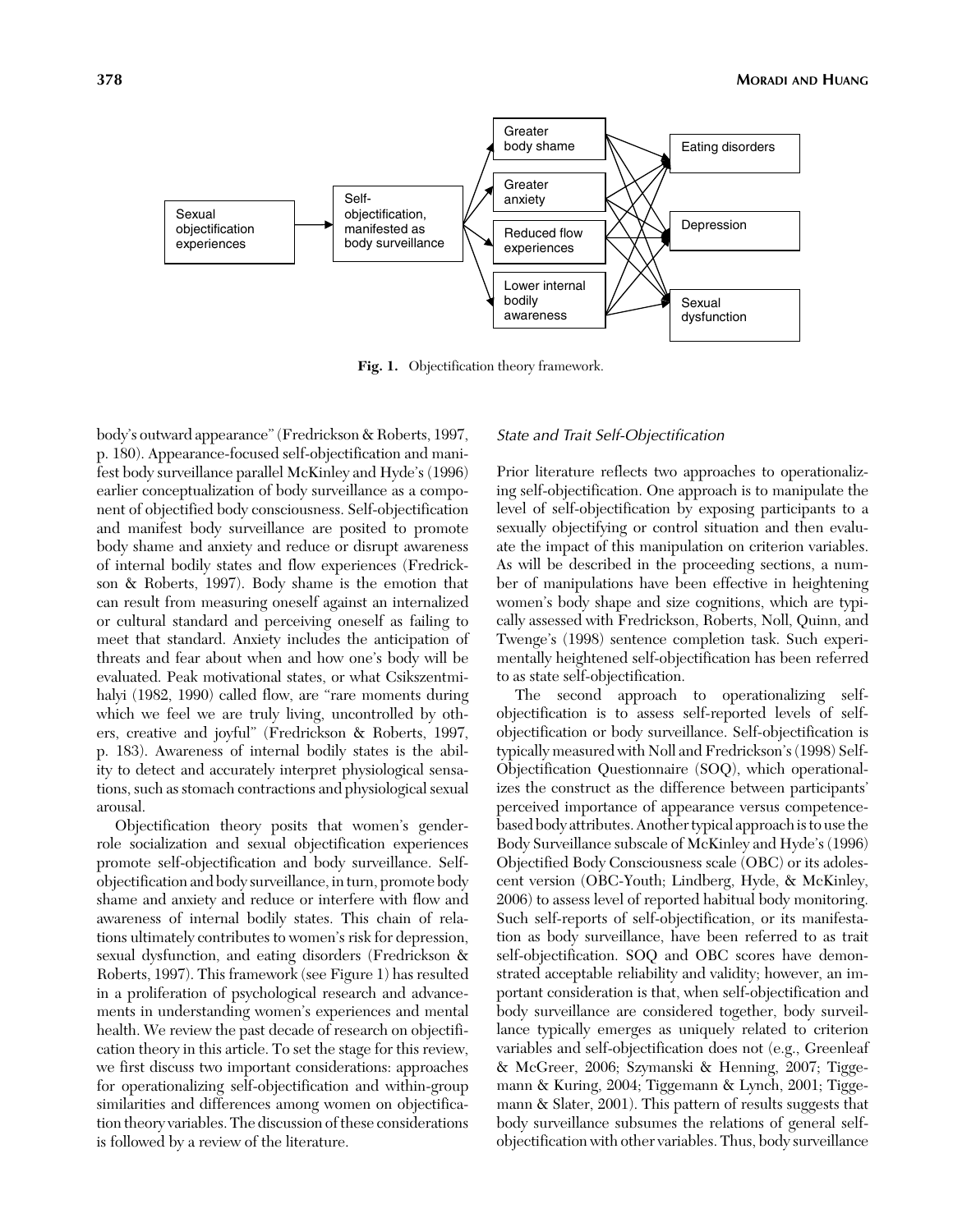seems important to assess and include in objectification theory research.

Another important consideration is the use of trait and state terminology in discussing self-objectification. Specifically, use of the terms "state" and "trait" selfobjectification helps to distinguish contextually heightened self-objectification from intrapersonal individual differences in self-objectification. An important limitation to this terminology, however, is that the term "trait" has been used traditionally to define characteristics that are viewed as stable across time and situations; these characteristics are potentially biologically based and thus are difficult to modify (e.g., Block, 1995; John & Srivastava, 1999). As such, referring to self-objectification as a trait perpetuates the impression that it is innate, enduring, and resistant to interventions, rather than an experience that is sustained by and sensitive to contextual experiences of sexual objectification. A trait view also contradicts data pointing to the temporal instability of body surveillance (McKinley, 2006b). Thus, to circumvent the limitations of implying that self-objectification is a trait that is innate and difficult to modify, we refer to self-reported and experimentally heightened, rather than trait or state, self-objectification and body surveillance.

## Within-Group Comparisons Among Women

Within-group comparisons suggest a number of subgroup similarities on objectification theory variables. Specifically, White and non-White women report similar levels of sexual objectification experiences, self-objectification, body surveillance, and body shame (Harrison & Fredrickson, 2003; Kozee, Tylka, Augustus-Horvath, & Denchik, 2007; Moradi, Dirks, & Matteson, 2005). Similarities have also emerged between heterosexual and sexual orientation minority women on levels of sexual objectification experiences, body shame, and internal bodily awareness (Downs, James, & Cowan, 2006; Kozee & Tylka, 2006). Nevertheless, in more specific group comparisons, some differences have emerged on body surveillance. For example, in a sample of low-income women, body surveillance was higher among European American women than among Latina or African American women and was higher among United States–born Latina women than among Latina women who moved to the United States at a later age (Breitkopft, Littleton, & Berenson, 2007). Body surveillance was higher also among lesbian women than among heterosexual women in one study (Kozee & Tylka, 2006) but similar between heterosexual and bisexual exotic dancers in another study (Downs et al., 2006). When women and men were considered together, self-objectification was higher among Hispanic participants and lower among African American participants than among other groups (Hebl, King, & Lin, 2004).

Taken together, group comparisons point to many similarities on key objectification theory constructs, but some group differences have emerged as well. Mixed results of group comparisons should be interpreted in light of the fact that samples were sometimes small and typically composed of college students. Also, some studies conflated group membership with other factors such as recruitment method. Future group comparisons can build on these studies by articulating and evaluating the underlying reason for hypothesized group comparisons. For instance, if minority women are hypothesized to exhibit lower levels of selfobjectification because they are thought to engage in less internalization of majority cultural ideals of beauty, it is important that such internalization be assessed and that its link with self-objectification across groups be examined.

#### **REVIEW OF THE LITERATURE**

This review focuses on published research on women's experiences and mental health that is grounded in objectification theory. We identified the research to be reviewed by searching the PsycInfo database for records that cited Fredrickson and Roberts (1997) or included "self-objectification" or "objectification theory." We focused on published research because the unpublished work that we identified (e.g., dissertations, conference presentations) overlapped substantially with the published literature. Three broad themes emerged from our review of objectification theory research about women's experiences, and the following sections are organized according to these themes. First, we review research on self-objectification and its consequences because this research has served as groundwork for other areas of objectification theory research. Next, we review research on sexual objectification experiences as the proposed precursor to other objectification theory constructs. This research grew from the research on self-objectification and its consequences and examines the role of sexual objectification experiences. Third, we review research on the links of objectification theory variables with disconnections from the body and its functions. In these three sections, we focus primarily on the application of objectification theory to women. In addition, we include a fourth section to introduce emerging research on the application of objectification theory to men. The review of literature is followed by a discussion of directions for future research on objectification theory.

## Self-Objectification and Proposed Consequences

## Experimental Findings Regarding Self-Objectification and Proposed Consequences

*Body image and eating-related consequences.* A number of studies have examined causal links between selfobjectification and its proposed body-image and eatingrelated consequences. Most of these studies manipulated the salience of self-objectification by having some women try on a swimsuit (i.e., heightened self-objectification)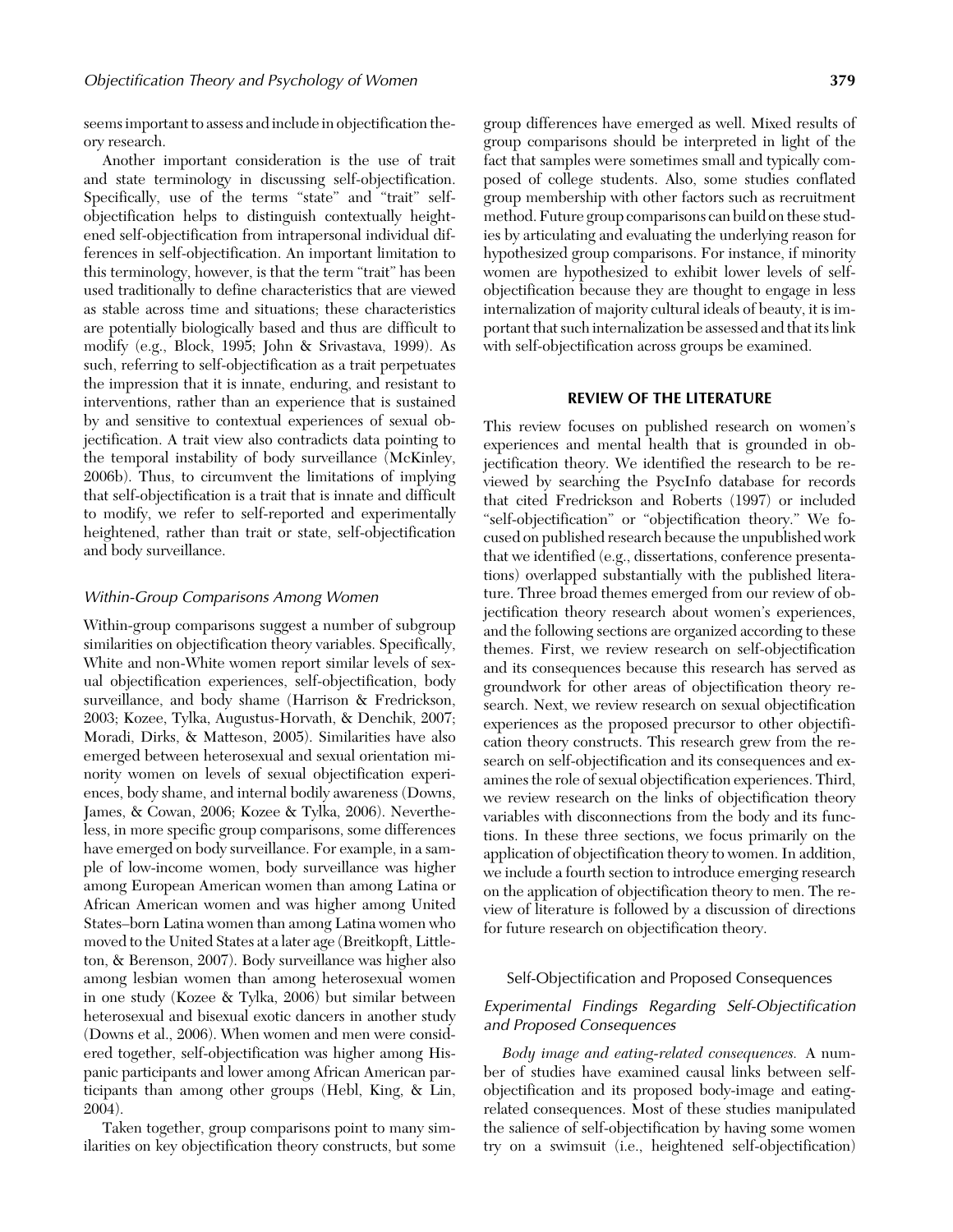and others try on a sweater (i.e., control) in front of a full-length mirror. Consistent with tenets of objectification theory, in such studies, heightened self-objectification raised women's levels of body shame, general shame, and body-related thoughts (Fredrickson et al., 1998; Quinn, Kallen, & Cathey, 2006). Furthermore, the impact of heightened self-objectification on body shame was stronger for women with high levels of reported selfobjectification than for women with low levels of reported self-objectification, and body shame and reported selfobjectification each were linked with restrained eating of cookies and chocolate (Fredrickson et al., 1998). Importantly, Fredrickson et al. (1998) assessed the criterion variables while participants were wearing the swimsuit, whereas Quinn, Kallen, and Cathey (2006) assessed the criterion variables after participants redressed. Thus, Quinn, Kallen, and Cathey's (2006) findings demonstrate that the impact of heightened self-objectification lasts beyond the immediate objectifying situation. Although participants in these samples were predominantly White or of unknown racial/ethnic composition, experimentally heightened selfobjectification has also increased body-related thoughts and body shame in racially/ethnically diverse college women (Hebl et al., 2004; Quinn, Kallen, Twenge, & Fredrickson, 2006). In Hebl et al.'s (2004) sample, however, heightened self-objectification did not impact state self-esteem or amount of chocolate eaten.

In two additional studies with predominantly White participants, self-objectification was heightened by using sentence priming to elicit objectifying words (Roberts & Gettman, 2004) or by leading women to believe that they were going to interact with a male stranger (Calogero, 2004). These studies replicated the impact of heightened self-objectification on body shame and also found that heightened self-objectification increased appearance anxiety. However, heightened self-objectification was not associated with reported intent to diet (Calogero, 2004). Thus, experimental findings with predominantly White and racially/ethnically diverse women link heightened selfobjectification with body shame, but not consistently with eating restraint.

*Performance consequences.* In addition to examining body and eating-related criterion variables, several studies have examined the impact of self-objectification on performance-related variables, used as a proxy for concentration or flow. For example, Fredrickson et al. (1998) found that, with baseline math ability controlled, women in the swimsuit condition performed worse on a math test than did women in the sweater condition. Parallel results emerged in math performance with racially/ethnically diverse college women and men (Hebl et al., 2004), and in a color-naming task with racially/ethnically diverse college women (Quinn, Kallen, Twenge et al., 2006). In a quasiexperimental study in which self-objectification was not manipulated, Fredrickson and Harrison (2005) found that racially/ethnically diverse high school girls' reported level of self-objectification was related negatively with quality of softball throwing, after controlling for prior sports and softball experience, age, and Anglo American status. Overall, findings of this set of studies suggest that self-objectification may hinder task performance.

In contrast to these findings, however, with racially/ ethnically diverse college women, Gapinski, Brownell, and LaFrance (2003) found that heightened self-objectification through overhearing objectifying comments or through wearing a swimsuit did not impact motivation, self-efficacy, or cognitive task performance; however, women in the swimsuit condition did report more unpleasant emotions than did women in the sweater condition. Despite the lack of expected self-objectification effects, Gapinski et al. (2003) presented findings suggesting that reported selfobjectification may interact with situationally heightened self-objectification to impact performance, but small sample sizes and elimination of one-third of the sample in these analyses make interpretations of these results tentative.

Other findings point to situational and intrapersonal intervening variables in the self-objectification–performance link. Specifically, with a sample of White college women, Kiefer, Sekaquaptewa, and Barczyk (2006) found a significant interaction of solo status by appearance stigmatization, such that solo women (led to believe that they were the only woman in the group) with stigmatized appearance (led to believe a widened picture of them was being shown to other group members) scored lower on a recall test than did all other groups. However, stigmatized versus neutral appearance did not impact the performance of women with nonsolo status, and solo versus nonsolo status did not impact the performance of women in the neutral appearance condition. Additional analyses suggested that the effects of solo status and stigmatized appearance on performance were mediated by the extent to which participants reported feeling that their performance could confirm negative stereotypes about women. Thus, Kiefer et al.'s (2006) findings point to solo status and threat of confirming antiwoman stereotypes as important intervening variables that can shape the link of self-objectification with performance outcomes.

*Summary of experimental findings.* Taken together, findings of experimental studies are consistent with a primary tenet of objectification theory regarding the positive association between self-objectification and body shame. Specifically, the data suggest that heightened selfobjectification promotes body shame in primarily White and racially/ethnically diverse samples of women. Also, heightened self-objectification has been shown to increase appearance anxiety and negative affect, but these relations have not been submitted to as many experimental tests as has the link between self-objectification and body shame. Furthermore, data generally suggest that heightened self-objectification hinders task performance,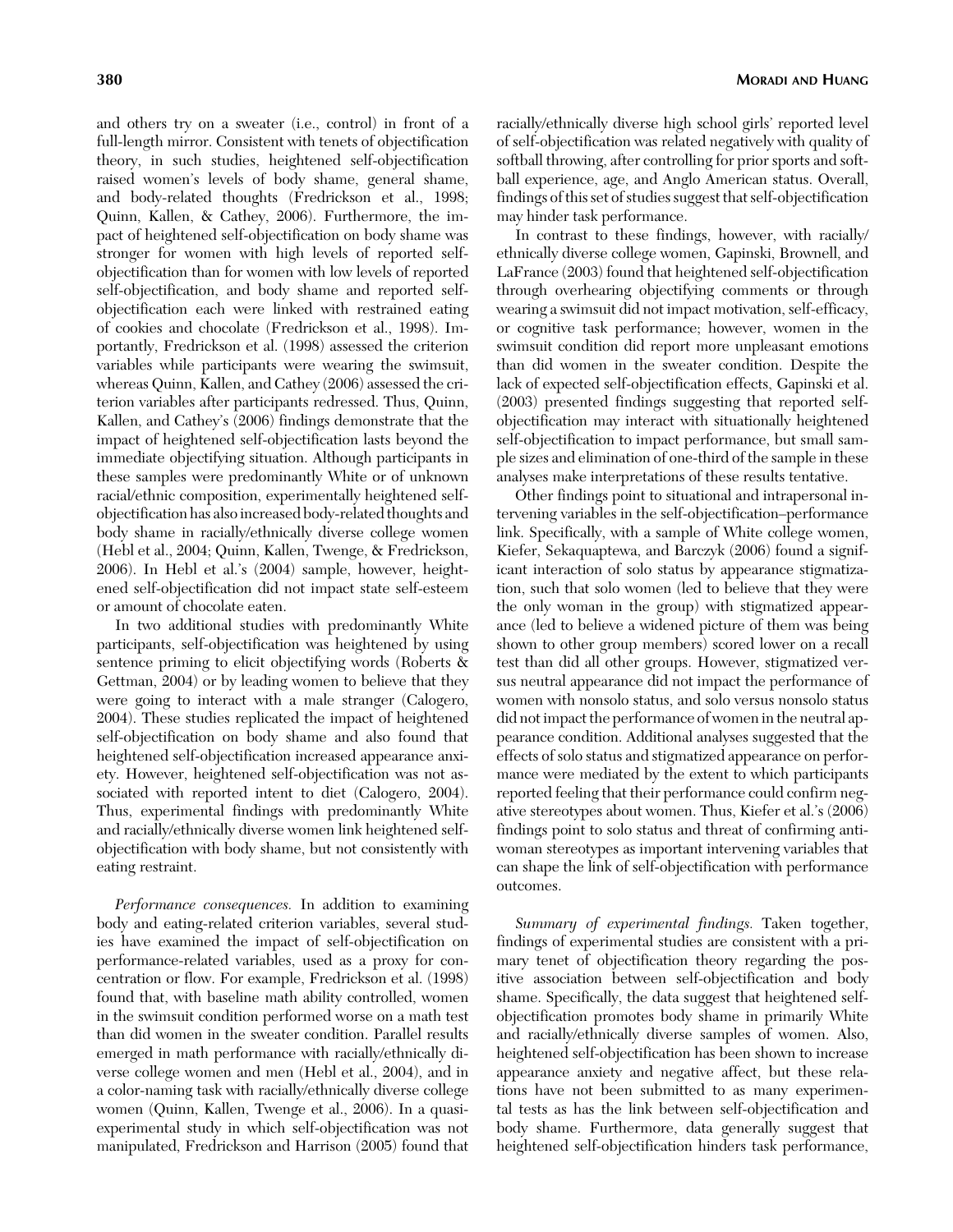although intermediary variables, such as solo status and threat of confirming anti-woman stereotypes, might shape the relation between self-objectification and performance. Finally, experimental findings raise questions about the association between situational self-objectification and eating behaviors.

Importantly, experimental studies differed in whether they considered covariates in their design and analyses. If experimental studies intend to isolate the effects of situationally heightened self-objectification, then controlling for covariates such as body mass index (BMI) and preexperimental levels of self-objectification seems important. In addition, mixed findings regarding eating behavior may have been shaped by differences across studies in the size of food offered (e.g., full-sized chocolate bar versus M&Ms) and whether food restriction was operationalized categorically (e.g., less that one chocolate bar versus one or more chocolate bars) or continuously (e.g., number of M&Ms eaten). Notably, restricted eating of cookies and candy is not equivalent to unhealthy food restriction that is characteristic of eating disorders, and objectification theory posits a number of intervening processes in the translation of sexual objectification and self-objectification into eating problems. Correlational studies, reviewed next, examine such direct and indirect relations with mental health indicators.

# Correlational Findings Regarding Self-Objectification and Proposed Consequences

*Links with body image and eating problems.* Correlational studies link objectification theory variables with body image concerns. For instance, predominantly White college women's body shame was linked with propensity to change their body through weight change or cosmetic surgery (Forbes, Jobe, & Revak, 2006; Henderson-King & Henderson-King, 2005). In these studies, body surveillance was also associated with desired change in body weight, but not with interest in cosmetic surgery. This pattern is consistent with the posited proximal role of body shame in links with criterion variables, but also highlights the need to explore indirect relations of self-objectification or body surveillance, through body shame, with criterion variables.

Focusing more directly on eating disorder symptoms, two studies with Australian women who were White or whose race/ethnicity was not reported, linked selfobjectification, body surveillance, and body shame with such symptoms (Burney & Irwin, 2000; Prichard & Tiggemann, 2005). A third study with a racially/ethnically diverse sample of Canadian women found that a composite variable comprised of body surveillance, body shame, and the belief that one can control one's body shape and size accounted for unique variance in eating pathology above and beyond the tendency to suppress negative affect (Piran & Cormier, 2005). In this study, however, collapsing body surveillance and body shame into a single variable masked the potentially distinctive roles of these variables posited in objectification theory.

In a noteworthy study with African American college women, Buchanan, Fischer, Tokar, and Yoder (2008) considered both general and group-specific manifestations of body surveillance and body dissatisfaction. Their results supported a model in which skin tone surveillance was linked uniquely and positively with skin tone dissatisfaction and body shame. Beyond the role of skin tone surveillance, body shape and size surveillance was linked uniquely and positively with body shame, but not with skin tone dissatisfaction. Also, beyond skin tone and body surveillance, self-objectification was not related to body shame, pointing to the importance of the surveillance variables. Thus, in this study, skin tone surveillance was a unique correlate of African American women's skin tone dissatisfaction and body shame, highlighting the need to consider group-specific manifestations of body surveillance in future research.

Most correlational objectification theory studies on body image and eating disorder variables have been crosssectional, but some longitudinal data are available as well. For instance, McKinley gathered data from a cohort of predominantly White college students and their middleage mothers in 1993 and again 10 years later (McKinley, 1998, 1999, 2006a, 2006b; McKinley & Hyde, 1996). Comparisons of levels of body surveillance and body shame across groups and data collection waves yielded notable patterns. Specifically, at Wave 1, college women reported higher levels of body surveillance and body shame than did middle-age women (McKinley, 2006b) and college men (McKinley, 2006a). At Wave 2, gender differences in body surveillance and body shame persisted (McKinley, 2006a), but the cohort differences between college and middleage women disappeared, due to significant reductions in college women's body surveillance and body shame across data collection waves (McKinley, 2006b).

In these longitudinal studies, notable patterns also emerged in the relations among objectification theory variables. Specifically, at Wave 1 of data collection, body surveillance and body shame were correlated negatively with body esteem for college women and men, but only body shame was correlated with body esteem for middleage women (McKinley, 1998, 1999, 2006a, 2006b; McKinley & Hyde, 1996). At Wave 2, the negative correlations of body surveillance and body shame with body esteem persisted for college women, but only body shame was correlated with body esteem for college men and middle-age women (McKinley, 2006a, 2006b). This pattern of findings points to body surveillance and body shame as stable correlates of body esteem for young women. For young men and middle-age women, however, body shame may be a more stable correlate of body esteem than is body surveillance. This may be because body shame clearly has a negative valence for all groups and as such is conceptually similar to body esteem. However, body surveillance may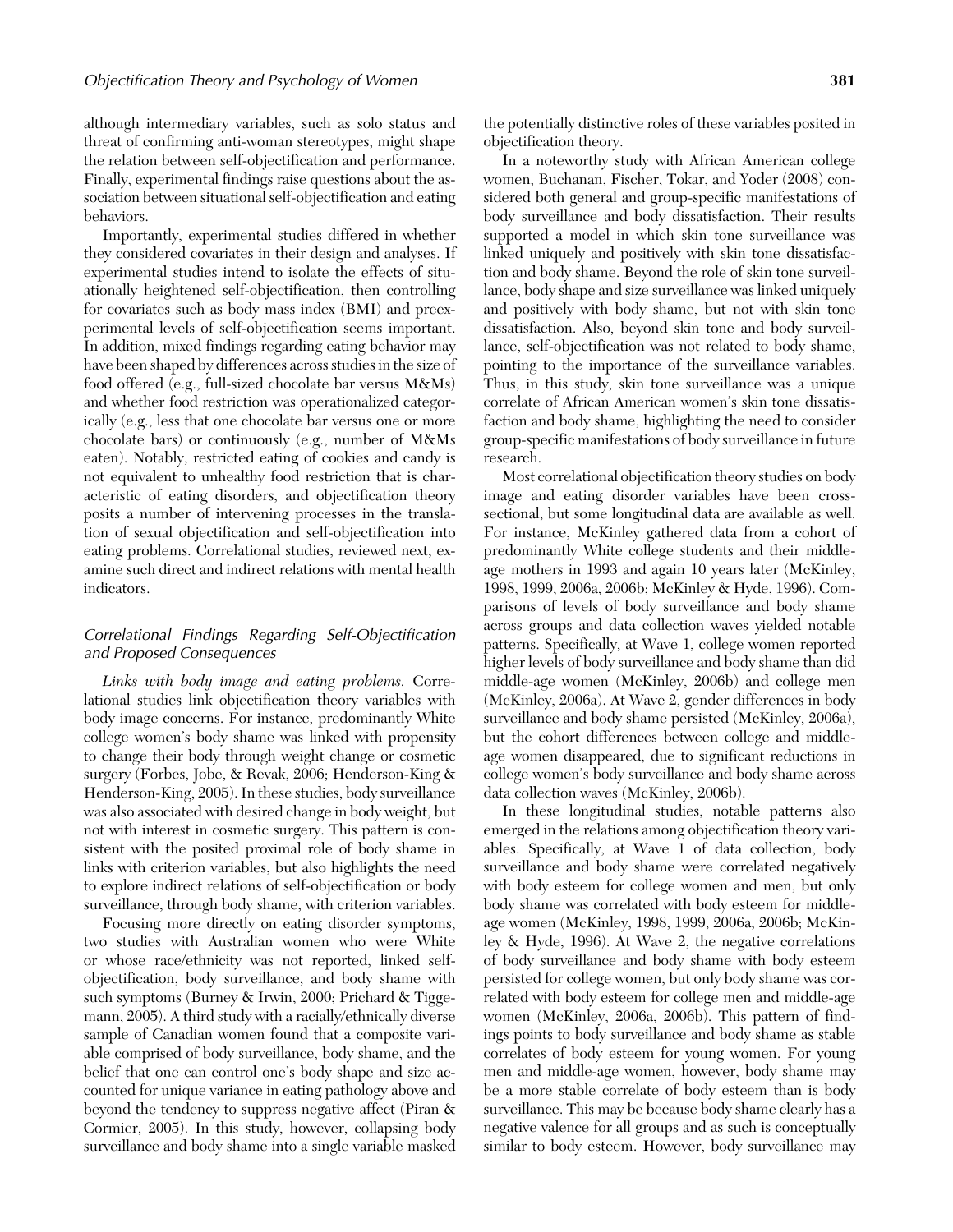be more neutral in valence for young men and middle-age women than it is for young women. Indeed, correlations between body surveillance and body shame were higher for young women than they were for young men and middle-age women (McKinley, 2006a, 2006b). Importantly, despite the longitudinal nature of the data in these studies, interpretations regarding directionality of relations cannot be made. Cross-lagged relations, which compare the magnitude of prospective predictor–criterion and criterion–predictor relations while controlling for baseline covariation, are needed to elucidate directional relations of body surveillance and body shame with criterion variables.

Longitudinal data are also available from a 2-month study with a small group of predominantly White women in yoga classes (Impett, Daubenmier, & Hirschman, 2006). Reasoning that yoga practice might reduce selfobjectification, Impett, Daubenmeier, & Hirschman (2006) found that body surveillance decreased from pre- to poststudy; however, levels of awareness of and responsiveness to bodily sensations did not change. Impett, Daubenmeier, & Hirschman (2006) used hierarchical linear modeling to examine associations among intraindividual changes in body surveillance, bodily awareness and responsiveness, and psychological well-being over the 2-month period. The overall pattern of results from these analyses did not suggest significant relations among the variables. These null findings should be interpreted cautiously, however, because sample sizes for these analyses were 19 or smaller.

Additional studies have examined the roles of selfobjectification and its proposed consequences in the cooccurrence of eating problems and smoking. Specifically, levels of body surveillance and body shame were higher for smoking than for nonsmoking groups of predominantly White college women (Fiissel & Lafreniere, 2006; Harrell, Fredrickson, Pomerleau, & Nolen-Hoeksema, 2006). Also, self-objectification, body surveillance, and body shame were linked positively with body dissatisfaction and eating disorder symptoms across smoker and nonsmoker groups (Fiissel & Lafreniere, 2006; Harrell et al., 2006). Importantly, body shame accounted for unique variance in weight control motives for smoking (Fiissel & Lafreniere, 2006), and self-objectification significantly mediated the positive link between smoking and eating disorder symptoms (Harrell et al., 2006). Thus, self-objectification and body shame may play a role in the co-occurrence of smoking with body image and eating problems.

*Links with depressive symptoms.* In addition to body image and eating pathology, depressive symptoms are another posited mental health outcome in the objectification theory framework and have received some research attention. Specifically, a number of studies point to unique relations of objectification theory variables with depressive symptoms, beyond other relevant constructs. For example, studies with racially/ethnically diverse samples of ado-

**382 MORADI AND HUANG**

lescent girls found that self-objectification was uniquely linked with body shame, eating disorder symptoms, depressive symptoms, and lower self-esteem when demographic characteristics were considered concomitantly (Harrison & Fredrickson, 2003; Tolman, Impett, Tracy, & Michael, 2006). Similarly, in a sample of predominantly White college women, with body dissatisfaction and personality factors controlled, a self-objectification and body surveillance composite variable accounted for unique variance in a depression composite variable that also included body shame (Miner-Rubino, Twenge, & Fredrickson, 2002). Also with predominantly White college women, a body surveillance and body shame composite was related uniquely to depression, restrictive eating, and bulimia symptoms when level of emotional awareness was considered concomitantly (Muehlenkamp & Saris-Baglama, 2002). Important to highlight is that body shame was subsumed in the depression composite in Miner-Rubino et al.'s (2002) study but was subsumed in the body surveillance composite in Muehlenkamp and Saris-Baglama's (2002) study. This inconsistency raises concern about construct contamination and leaves unexamined the posited mediating role of body shame.

*Links with psychological well-being.* Additional studies have examined the relation of objectification theory variables to indicators of psychological well-being. For example, body surveillance and body shame were found to correlate negatively with predominantly White college women's self-esteem and health-promoting behaviors (Aubrey, 2006b; Befort et al., 2001; Fiissel & Lafreniere, 2006; Hayman et al., 2007; Lowery et al., 2005). Similarly, findings in both data collection waves of McKinley's (2006a, 2006b) studies supported expected negative associations of body surveillance and body shame with positive self-appraisal for young cohorts of women and men, but only body shame was correlated consistently with selfesteem for middle-age women. Directional relations among these variables remain unclear, however, because crosslagged relations were not examined in the longitudinal data.

In contrast to the former studies, results regarding the relations of body surveillance and body shame with selfesteem were mixed with racially/ethnically diverse college women and exotic dancers (Downs et al., 2006). Specifically, with age controlled, body surveillance and body shame were not correlated significantly with self-esteem for college women, but were correlated negatively with selfesteem for exotic dancers, who reported significantly higher levels of body surveillance and body shame than did college women. Importantly, nearly half of the exotic dancers, compared to one-quarter of the student sample, were White. Thus, examining the role of race/ethnicity may have been important in light of consistent findings of racial/ethnic group differences on self-esteem (e.g., Gray-Little & Hafdahl, 2000; Twenge & Crocker, 2002).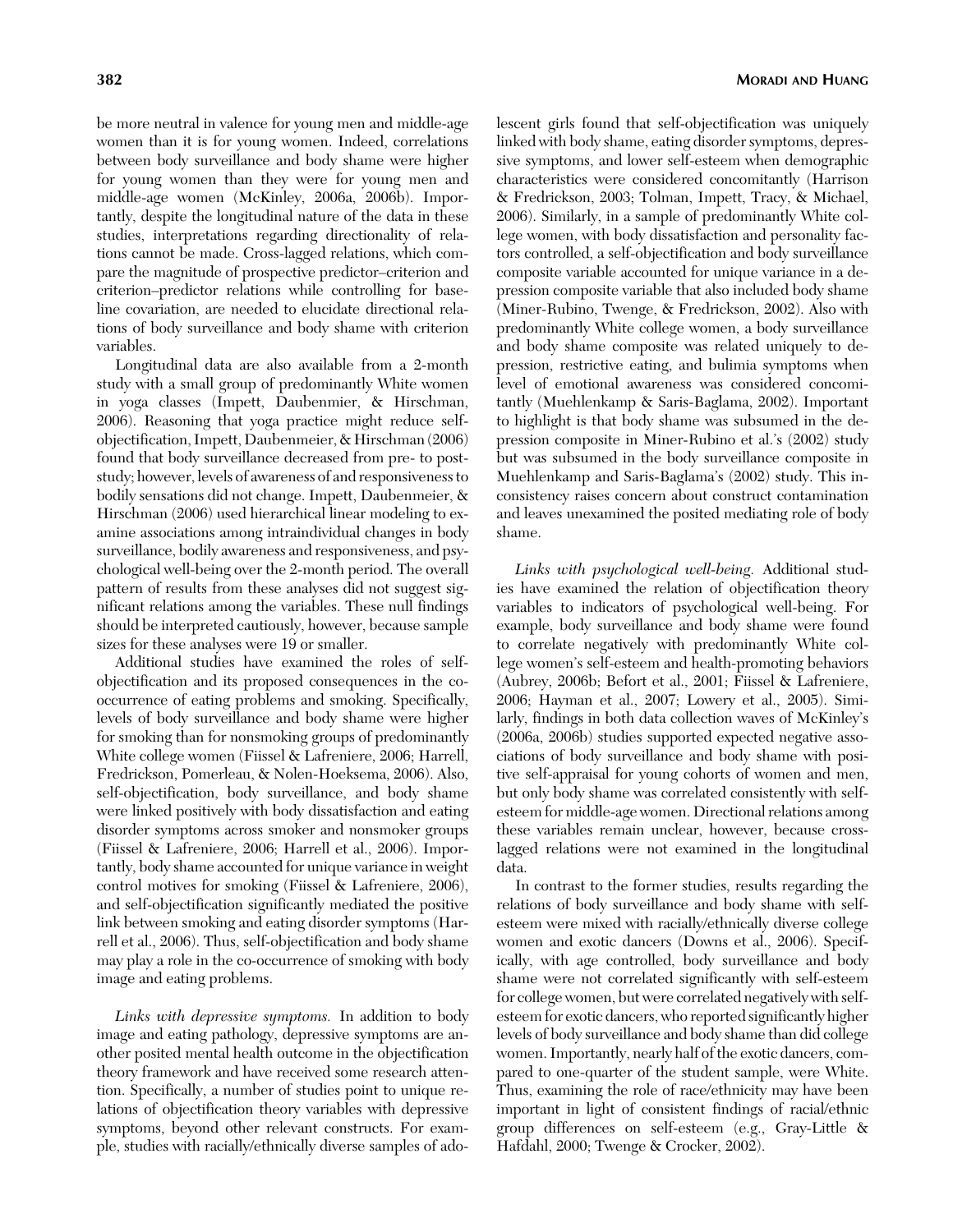Whereas the previous studies focused on self-esteem or positive self-appraisal, Sinclair and Myers (2004) assessed psychological well-being multidimensionally. They found that White college women's reports of body surveillance and body shame were correlated negatively with coping well-being (self-worth, leisure, and stress management), and body shame was correlated negatively with creative well-being (sense of control, thinking, emotions, humor, and work). However, body shame and body surveillance were not correlated with interpersonal or physical wellbeing. Surprisingly, body surveillance was correlated positively with "essential self," which encompasses spirituality, self-care, gender, and cultural identity. This last finding should be interpreted cautiously because, based on data challenging the construct validity of essential self, this construct has been revised to reflect only spiritual well-being (Myers, Luecht, & Sweeney, 2004), and body surveillance and body shame were not correlated significantly with predominantly White college women's spirituality (Hayman et al., 2007).

The pattern of findings in Sinclair and Myers's (2004) study, and in the self-esteem–focused studies, links body surveillance and body shame with lower self-worth for mostly White college women. Results are mixed, however, with racially/ethnically diverse samples and when other dimensions of psychological well-being are considered. Importantly, low sense of self-worth is a central aspect of depression, whereas other aspects of well-being (e.g., creative well-being) may be associated with but are not directly reflective of depression. Thus, the fact that body surveillance and body shame are linked more consistently with self-worth than with other aspects of wellbeing fits with objectification theory's focus on depressive symptomatology.

*Summary of correlational findings.* Taken together, findings of correlational studies support the posited links of self-objectification, body surveillance, and body shame with indicators of women's mental health, including eating disorder symptoms, depressive symptoms, and self-esteem; however, links with sexual dysfunction remain to be examined. Furthermore, body shame's association with weight control motives for smoking and self-objectification's mediation of the link between smoking and eating disorder symptoms suggest that self-objectification and body shame may be underlying factors in the co-occurrence of eating pathology and smoking among women. Also, Buchanan et al.'s (2008) findings point to the importance of considering the relations of group-specific manifestations of surveillance (e.g., skin tone surveillance) with body shame and dissatisfaction. Across these studies, however, assumptions about direction of causality cannot be made due to the correlational nature of the data and lack of cross-lagged analyses in longitudinal data. Another important limitation in some correlational studies is that collapsing body surveillance with body shame into single composite indicators might have obscured the separate roles that objectification theory posits for these variables. Indeed, studies that examine mediated relations (reviewed next) yield results that are consistent with the separate roles of body surveillance and body shame posited in objectification theory.

## Proposed Mediational Relations

Objectification theory posits a number of mediated relations, from sexual objectification experiences, through selfobjectification or body surveillance and its emotional correlates, to mental health risks. Research on these proposed mediations is accumulating. Due to the cross-sectional nature of these studies, however, assumptions about direction of causality cannot be made. However, the data can be interpreted with regard to their consistency or inconsistency with the mediated relations posited in objectification theory.

*Eating disorder symptoms as the criterion.* Much of the research on mediated relations has focused on the role of body shame in the relations of self-objectification or body surveillance with eating disorder symptoms. In samples of predominantly White and racially/ethnically diverse college women, Noll and Fredrickson (1998) found that body shame partially mediated the link of selfobjectification with eating disorder symptoms, such that self-objectification was related to greater body shame, which in turn was related to more eating disorder symptoms. These findings emerged with BMI controlled and when bulimia or anorexia symptoms were examined. Evidence consistent with the mediating role of body shame in the relation of self-objectification or body surveillance with eating disorder symptoms has emerged in other samples of adolescent and adult women; ballet dancers and nondancers; and women diagnosed with eating disorders who were White, predominantly White, or of unreported race/ethnicity (e.g., Calogero, Davis, & Thompson, 2005; Greenleaf, 2005; Slater & Tiggemann, 2002; Tiggemann & Kuring, 2004; Tiggemann & Slater, 2001).

In a test of objectification theory with predominantly White Deaf women, Moradi and Rottenstein (2007) replicated the proposed mediating role of body shame. They also considered the additional role of marginal Deaf cultural identity attitudes, which reflect participants' experience of tension and conflict between Deaf and hearing cultures and identities. Results of a path analysis that tested direct and indirect relations indicated that body shame mediated the links of body surveillance and internalization of cultural standards of beauty with eating disorder symptoms. In addition, marginal Deaf identity attitudes were linked indirectly with greater body surveillance, body shame, and eating disorder symptoms through internalization of cultural standards of beauty. There was also a positive direct link between marginal Deaf identity attitudes and eating disorder symptoms in this model. Like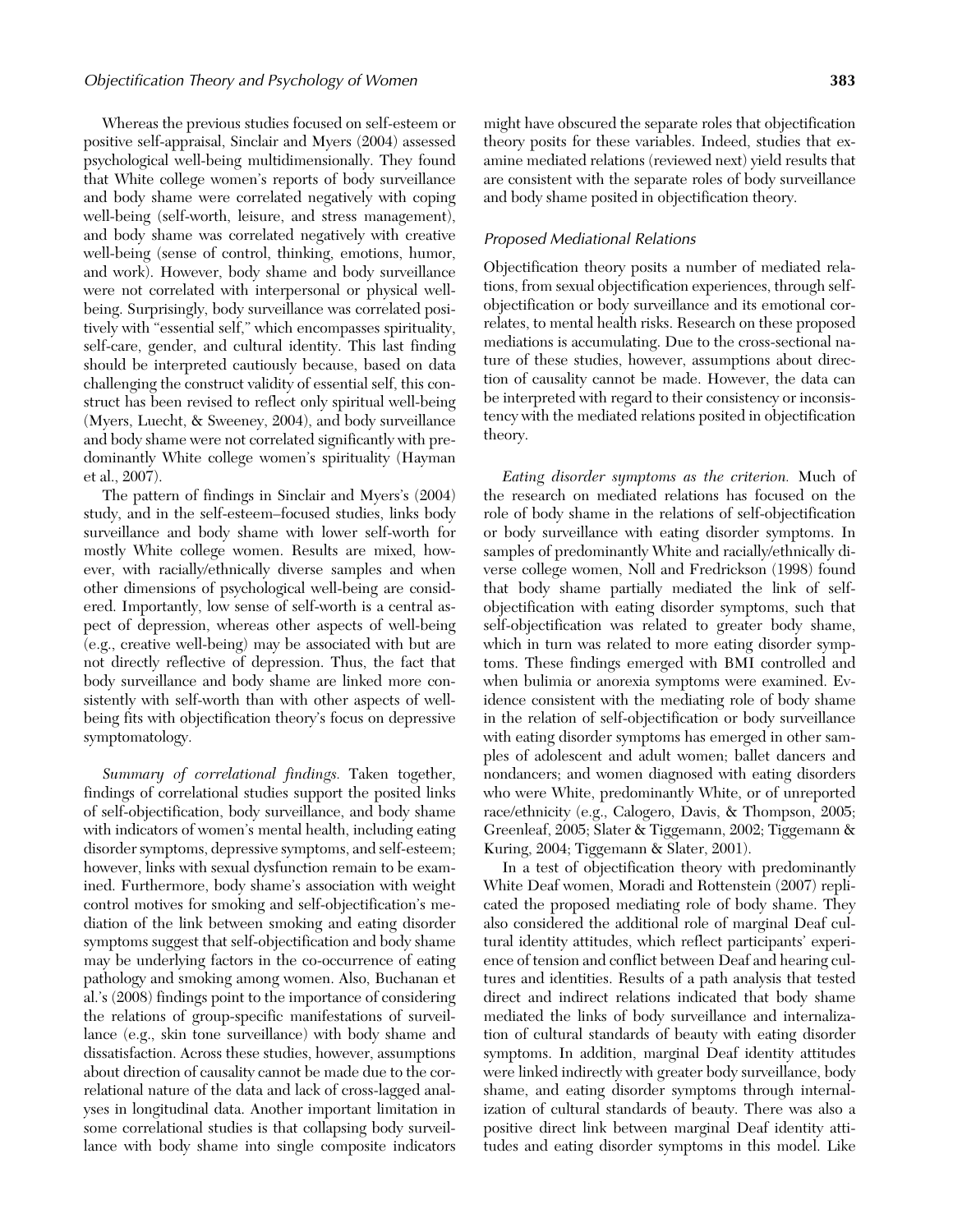Buchanan et al.'s (in press) findings, Moardi and Rottenstein's (2007) findings point to the importance of considering group-specific experiences within the objectification theory framework and also suggest that the posited roles of body surveillance and body shame are generalizable to Deaf women.

Whereas available data are consistent with the mediating role of body shame, studies that examined the proposed mediating roles of appearance anxiety, awareness of internal bodily states, and flow have yielded mixed support for mediation. For example, appearance anxiety was related uniquely to eating disorder symptoms in a racially/ethnically diverse sample of college women and Australian samples of young to older adult women whose race/ethnicity was not reported (Greenleaf & Mc-Greer, 2006; Tiggemann & Kuring, 2004; Tiggemann & Lynch, 2001). By contrast, appearance anxiety was not related uniquely with eating disorder symptoms (i.e., it did not meet a precondition for mediation), in adolescent, adult, and college women who were White, predominantly White, or of unreported racial/ethnic background (Slater & Tiggemann, 2002; Tiggemann & Slater, 2001). Available data also are not consistent with the mediating roles of awareness of internal bodily states or flow experiences in the links of self-objectification or body surveillance with eating disorder symptoms in samples of women who were racially/ethnically diverse, predominantly or exclusively White, or of unknown race/ethnicity (Daubenmier, 2005; Greenleaf, 2005; Greenleaf & McGreer, 2006; Tiggemann & Kuring, 2004; Tiggemann & Slater, 2001). Importantly, Daubenmier (2005) assessed both awareness of and responsiveness to bodily messages and found that only responsiveness to bodily messages mediated the positive association between self-objectification and eating disorder symptoms. Thus, being unresponsive to bodily messages, rather than lack of awareness of such messages, may serve as a mediator.

*Depressive symptoms as the criterion.* As with eating disorder symptoms, when depressive symptoms are considered as the criterion variable in the objectification theory framework, data are generally consistent with the mediating role of body shame in the relations of self-objectification or body surveillance with eating disorder symptoms. Specifically, in samples of women who were predominantly White or of unknown racial/ethnic background, data were consistent with the mediating role of body shame in the positive relation of body surveillance with depressive symptoms (Muehlenkamp, Swanson, & Brausch, 2005; Szymanski & Henning, 2007; Tiggemann & Kuring, 2004). Support for this pattern emerged in a 2-year longitudinal study with predominantly White girls as well (Grabe, Hyde, & Lindberg, 2007). Muehlenkamp et al. (2005) also examined, but did not find support for, parallel chains of relations with sex- and drug-related risk behaviors or self-harm behaviors as the criterion variables. In addition to the mediating role of body shame, data from two studies were consistent with a potential mediating role of appearance anxiety, contradicted the mediating role of awareness of internal bodily states, and were mixed regarding the mediating role of flow, in the relation of body surveillance with depressive symptoms (Tiggemann & Kuring, 2004; Szymanski & Henning, 2007).

*Summary and methodological caveats.* Available findings are consistent with the posited mediating role of body shame in the relations of self-objectification or body surveillance with eating disorder and depressive symptoms. In contrast, most available findings raise questions about additional unique relations of awareness of internal bodily states, flow, and appearance anxiety with eating disorder or depressive symptoms. This pattern of findings should be interpreted with a number of caveats in mind. First, most studies on proposed mediations have been conducted with predominantly White samples, and research with women from diverse backgrounds is needed to evaluate the generalizability of extant findings. Second, many studies did not test the significance of mediation. Instead, mediation was interpreted based on a series of significant unique relations or a reduction in the predictor–criterion relation after the mediator was accounted. These practices have been critiqued, and preferred procedures for testing the significance of mediation have been outlined (Frazier, Tix, & Barron, 2004; Mallinckrodt, Abraham, Wei, & Russell, 2006). These preferred procedures should be used in objectification theory research. Third, most objectification theory research on mediation is cross-sectional, and longitudinal research is needed to examine temporal directions in proposed mediations.

Finally, there are notable consistencies in the measurement of most variables included in mediation studies, but there is inconsistency in measurement of flow. Specifically, self-objectification and body surveillance typically were assessed with the Self-Objectification Questionnaire (Noll & Fredrickson, 1998) and the Body Surveillance subscale (McKinley & Hyde, 1996), respectively. Body shame typically was assessed with the Body Shame subscale (McKinley & Hyde, 1996) or, sometimes, with the Body Shame Phenomenology scale (Fredrickson et al., 1998). Appearance anxiety typically was assessed with the Appearance Anxiety Scale (Dion, Dion, & Keelan, 1990) or the Social Physique Anxiety Scale (Hart, Leary, & Rejeski, 1989). Awareness of internal bodily states typically was assessed with the Body Awareness Questionnaire (Shields, Mallory, & Simon, 1989) or the Private Body Consciousness Scale (Miller, Murphy, & Buss, 1981). By contrast, approaches to operationalizing flow have varied. Some authors used selected subscales of the Flow State Scale (Jackson & Marsh, 1996), some used the Flow Trait Scale (Jackson, Kimiecik, Ford, & Marsh, 1998), some developed study-specific measures (e.g., Tiggemann & Slater, 2001), and Szymanski and Henning (2007) developed a new measure. The breadth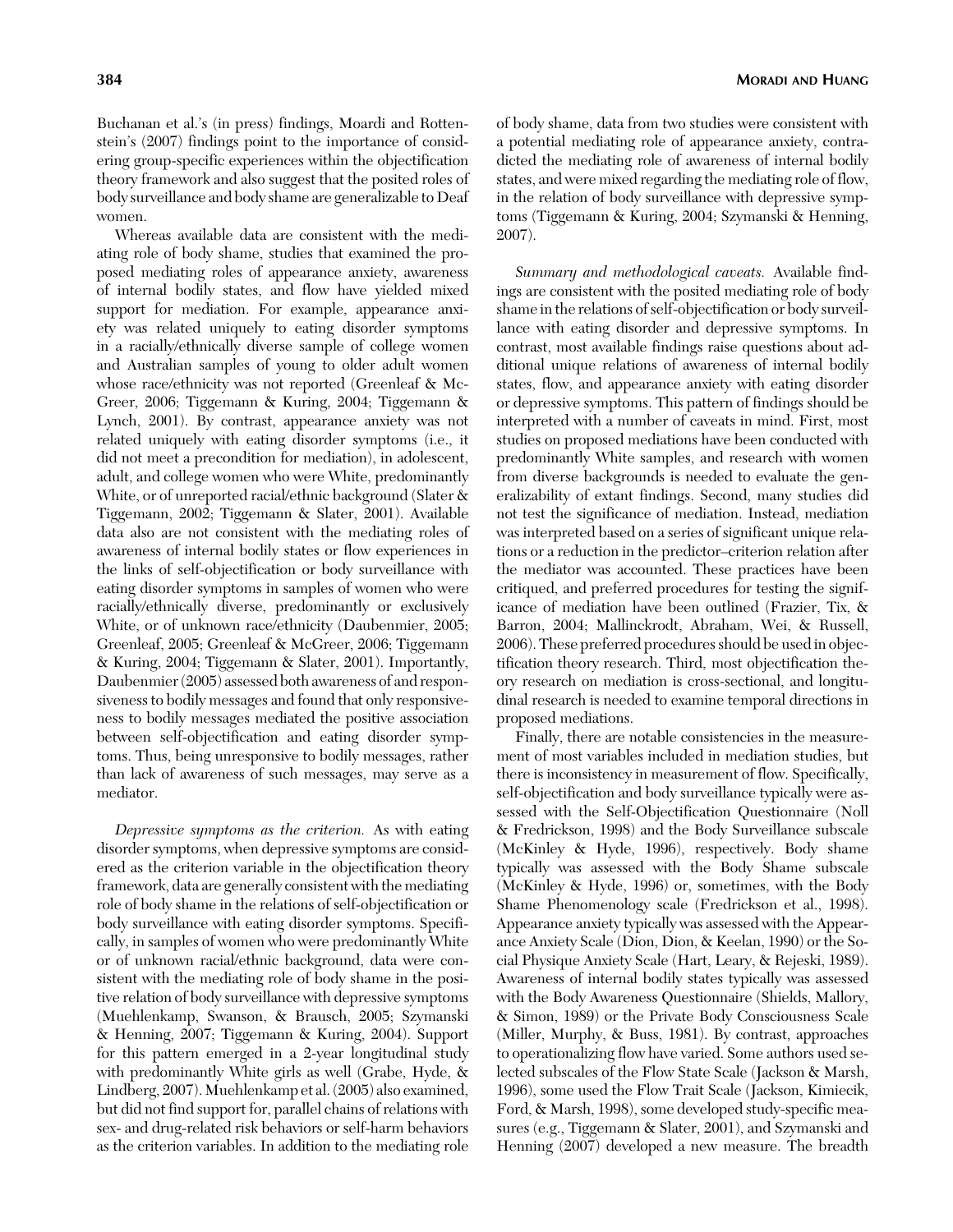of these measures ranges from a narrow focus on concentration to assessing multiple dimensions that include concentration, loss of self-consciousness, balance between challenge and skills, goal clarity, and other aspects of flow. Importantly, the only study that supported the unique link of flow with depressive symptoms assessed intense concentration, loss of self-consciousness, and sense of skill development and goal accomplishment (Szymanski & Henning, 2007). All three dimensions of flow were correlated with self-objectification and body surveillance, but only loss of self-consciousness and sense of skill development/goal accomplishment were correlated with depression. Thus, concentration was unrelated to the criterion variable in objectification theory's proposed chain of mediation. In light of these findings, future tests of mediation should consider potentially distinctive roles of various dimensions of flow in the objectification theory framework.

## Sexual Objectification Experiences as Proposed Precursor

A growing number of studies have attended to sexual objectification experiences as the proposed precursor to selfobjectification or body surveillance and their correlates within the objectification theory framework. Some of this research is informed by work on objectified body consciousness (McKinley, 1998, 1999; McKinley & Hyde, 1996), which closely parallels self-objectification in that it is defined as the tendency to view oneself as an object, includes body surveillance and body shame components, and is posited to result from sexual objectification experiences and promote eating problems. The research on sexual objectification experiences also builds on broader literature that links body image and eating problems with specific forms of sexual objectification, such as thinness pressures, sexual harassment, sexual abuse, and subtle and covert sexual objectification (e.g., Connor-Greene, Striegel-Moore, & Cronan, 1994; Field, Camargo, Taylor, Berkey, & Colditz, 1999; Groesz, Levine, & Murnen, 2002; Jacobi, Hayward, de Zwann, Kraemer, & Agras, 2004; Larkin, Rice, & Russell, 1996; Murnen & Smolak, 2000; Piran, 1998; Stice, 2002; Weiner & Thompson, 1997). Studies grounded in objectification theory build on this important prior work to elucidate the intervening variables through which sexual objectification experiences may be linked with body image and eating problems.

## Links of Sexual Objectification Experiences With Objectification Theory Variables

Sexual objectification experiences are those experiences that reduce a girl or woman to her sexual body parts or body functions (Bartky, 1990). Examples of sexual objectification experiences include the objectifying gaze that can occur in interpersonal encounters, as well as appearance evaluations, cat calls, or inappropriate sexual comments (Fredrickson & Roberts, 1997; Goffman, 1979; Kilbourne, 2000; Swim et al., 2001). Researchers have used experimental exposure to a specific manifestation of heightened sexual objectification or gathered self-reported perceptions of sexual objectification experiences to examine the direct and indirect relations of this variable with other objectification theory constructs.

As described previously, different experimental manipulations have been effective in heightening selfobjectification in women. Because many of these manipulations involve exposing women to appearance pressures that can heighten sexual objectification, the findings of these studies can be interpreted as tests of the consequences of inducing sexual objectification. For instance, the typically used manipulation of wearing a swimsuit in front of a mirror clearly heightens appearance pressure. Similarly, exposure to men's gaze (Calogero, 2004) and overhearing objectifying comments (Gapinski et al., 2003), each of which are identified as manifestations of sexual objectification (Fredrickson & Roberts, 1997; Swim et al., 2001), also have been manipulated in experimental studies. As such, the previously reviewed impact of such experimental manipulations on self-objectification and its proposed consequences can be interpreted as support for the notion that inducing sexual objectification through appearance pressures promotes self-objectification as posited in objectification theory.

Additional studies have assessed girls' and women's reported experiences of pressures to be thin as a specific manifestation of sexual objectification experiences. Data from these studies indicate that reported experiences of weight-related criticism, thinness pressures, and sexual and appearance-related harassment are associated positively with body surveillance and body shame in samples of predominantly White college women and young girls (Befort et al., 2001; Lindberg et al., 2006; Lindberg, Grabe, & Hyde, 2007; Tylka & Hill, 2004). Furthermore, data with predominantly White women and girls suggest that reported experiences of appearance pressure are linked indirectly, through body surveillance, with greater body shame (Lindberg et al., 2007; Tylka & Hill, 2004). In addition to these links, Tylka and Hill (2004) found that body surveillance and body shame each were related to lower awareness of internal bodily states and that body shame and lower awareness, in turn, were related to greater eating disorder symptoms. Thus, as posited in objectification theory, studies that assess thinness-related pressures and harassment link such experiences with greater body surveillance and body shame and with lower bodily awareness. Also, experiences of appearance pressures may be related indirectly to eating disorder symptoms through body surveillance, body shame, and low internal bodily awareness.

In addition to studies that focus on thinness pressures, a number of studies have examined type of sports participation as a proxy for sexual objectification experiences. For example, Parsons and Betz (2001) calculated sports objectification scores that reflected participants' level of sports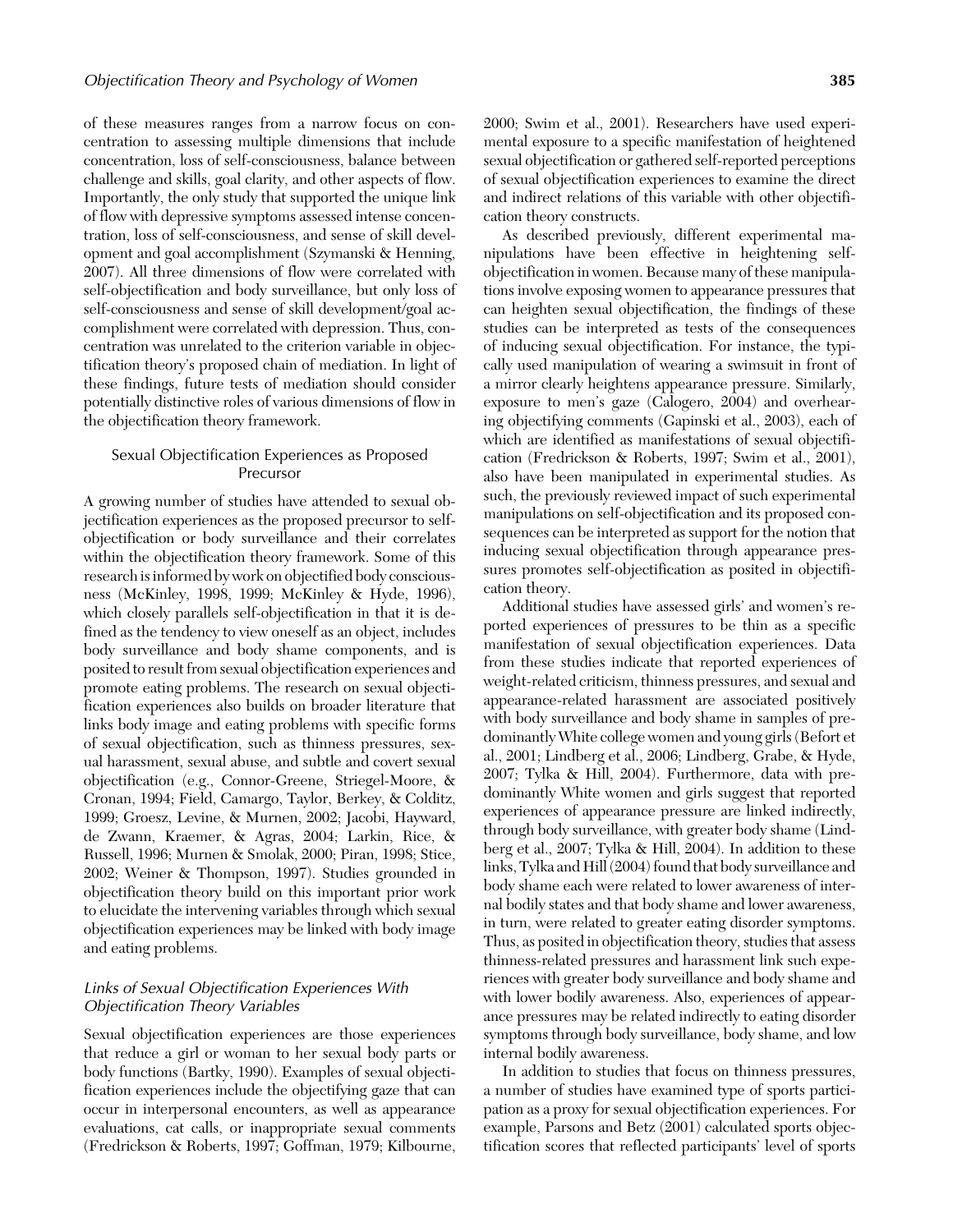participation weighted by the appearance and femininity focus of the sports. With a sample of predominantly White college women, they found that, when body surveillance, indicators of perceived personal agency, and perceived control over one's body and weight were accounted for, body shame was related uniquely and positively to sports objectification scores. Similarly, with a sample of racially/ethnically diverse adolescent girls, Harrison and Fredrickson (2003) found that participation in lean sports (i.e., sports that emphasize weight and appearance) was related positively with self-objectification and eating disorder symptoms after controlling for grade in school, racial/ethnic minority status, and BMI. By contrast, nonlean sports participation was related negatively with self-objectification and was unrelated to eating disorder symptoms. Taken together, these studies suggest that appearance-focused sports participation may be linked with greater self-objectification, body surveillance, body shame, and eating disorder symptoms. To the extent that appearance-focused sports promote exposure to sexual objectification, this pattern of findings is consistent with the posited role of sexual objectification experiences within the objectification theory.

Exposure to sexually objectifying media also has been linked positively with self-objectification, body surveillance, body shame, and appearance anxiety in samples of college women and men who were predominantly White or whose race/ethnicity was not reported (Aubrey, 2007; Monro & Huon, 2005). Furthermore, body surveillance mediated the positive links of objectifying media exposure with body shame and appearance anxiety (Aubrey, 2007). Retrospective data suggest that childhood media exposure might be particularly important (Slater & Tiggemann, 2006), but this possibility requires longitudinal examination. In fact, longitudinal data point to a bidirectional relation between exposure to objectifying media content and self-objectification for predominantly White women and men, suggesting that exposure to objectifying media can promote self-objectification, and self-objectification can promote future avoidance of objectifying media (Aubrey, 2006a, 2006b). Similarly, data with predominantly White women suggest that high body shame may promote future avoidance of objectifying media (Aubrey, 2006b). When body surveillance was considered instead of general selfobjectification, however, only prospective links from objectifying media exposure to body surveillance were found (Aubrey, 2006a). Thus, the link of objectifying media exposure with general self-objectification might be bidirectiononal, but the link of objectifying media exposure to body surveillance may be prospective.

Notably, the type of exposure that impacts selfobjectification may be shaped by targets' racial/ethnic status. Specifically, Harrison and Fredrickson (2003) compared White girls with non-White girls of various racial/ethnic minority backgrounds and found that, among White girls, self-objectification was higher for those who viewed a women's lean sports video compared to those who viewed videos of men's sports or women's nonlean sports. However, among non-White girls (most of whom were African American/Black), self-objectification was higher for those who viewed women's nonlean sports videos compared to those who viewed videos of women's lean sports or men's sports. As such, the extent to which images of women's lean and nonlean sports were experienced as sexually objectifying may have differed between White and non-White girls. Perhaps images in women's lean sports were selfrelevant to White girls and images in nonlean sports were self-relevant to the mostly African American/Black non-White girls due to trends of higher average BMI for African American/Black women than for White women (e.g., Seo & Torabi, 2006).

The research reviewed thus far links various manifestations of sexual objectification experiences (i.e., experimentally heightened and self-reported appearance pressures, appearance-focused sports participation, and exposure to objectifying media) with self-objectification or body surveillance and their correlates. Accumulating data also suggest that internalization of cultural standards of beauty, or the extent to which one adopts cultural standards of beauty as one's own, is an important intervening variable to consider in the relations of sexual objectification experiences with other objectification theory constructs. Specifically, studies have supported unique associations of internalization of cultural standards of beauty with self-objectification, body surveillance, body shame, body dissatisfaction, and eating disorder symptomatology in samples of college women who were predominantly White or whose race/ethnicity was not reported and in predominantly White women diagnosed with eating disorders (Calogero et al., 2005; Morry & Staska, 2001; Sinclair, 2006; Myers & Crowther, 2007). Also, when considered together, sexual objectification experiences and internalization both accounted for unique positive variance in body shame, and internalization also accounted for unique positive variance in body surveillance (Sinclair, 2006). Similarly, exposure to or awareness of objectifying media was linked with greater internalization of cultural standards of beauty, and internalization in turn was linked with greater self-objectification, body dissatisfaction, and eating disorder symptomatology (Morry & Staska, 2001; Myers & Crowther, 2007). In addition, type of exercise motivation (i.e., exercising for beauty rather than fitness or enjoyment reasons) mediated the relation of self-objectification with body satisfaction and self-esteem in samples of Australian women who were White or whose race/ethnicity was not reported (Strelan & Hargreaves, 2005a; Strelan, Mehaffey, & Tiggemann, 2003). Thus, internalization of cultural standards of beauty appears to be an important correlate of self-objectification, body surveillance, body shame, and eating problems and may play an important role in the objectification theory framework.

Building on such findings, Moradi et al. (2005) examined the role of internalization of cultural beauty standards in testing objectification theory with a sample of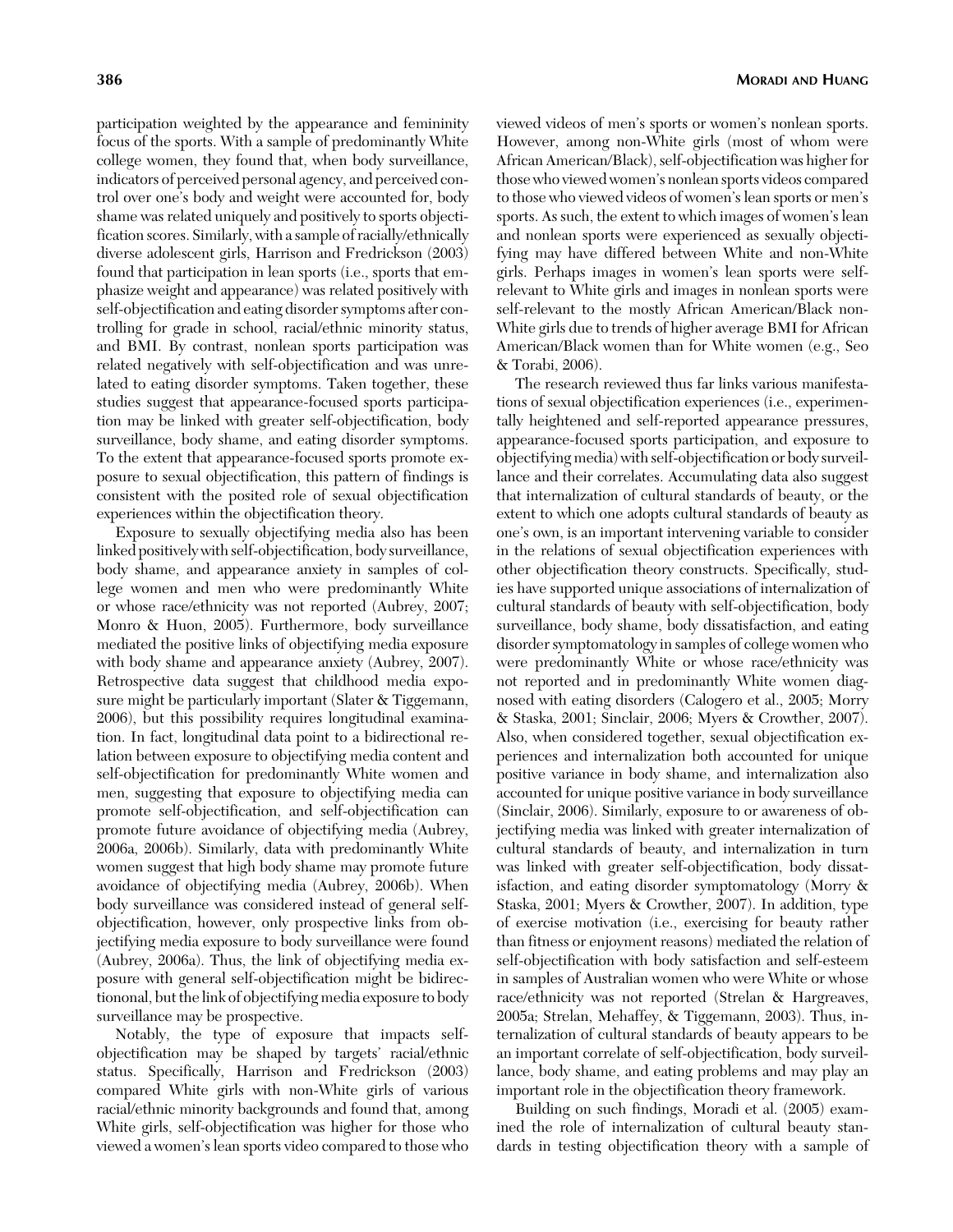predominantly White college women. They assessed selfreports of sexual objectification experiences identified in Swim et al.'s (2001) diary studies and found that internalization mediated links of sexual objectification experiences with body surveillance, body shame, and eating disorder symptoms. In addition, body surveillance mediated the link of sexual objectification experiences with body shame, and body shame in turn mediated the links of internalization and body surveillance with eating disorder symptoms. With another sample of predominantly White college women, Myers and Crowther (2007) found that internalization of cultural standards of beauty mediated the link of awareness of objectifying media with body dissatisfaction, and self-objectification mediated the link of internalization with body dissatisfaction. These patterns are consistent with the chain of mediations proposed in objectification theory among sexual objectification experiences, body surveillance, body shame, and eating disorder symptoms. These findings also point to internalization of cultural beauty standards as an additional mediator of the relation of sexual objectification experiences with body surveillance, body shame, and eating disorder symptoms.

Finally, Kozee et al. (2007) advanced measurement of sexual objectification experiences by developing the Interpersonal Sexual Objectification Scale (ISOS), which assesses women's experiences of sexual objectification in interactions with partners, family, or friends. With two samples of predominantly White college women, Kozee et al. (2007) found that interpersonal sexual objectification experiences reflected two major factors: body evaluation and unwanted explicit sexual advances. In another sample of predominantly White college women, these sexual objectification experiences accounted for unique variance in body surveillance and internalization of the thin ideal, and a body surveillance and internalization composite variable mediated the link of sexual objectification experiences with body shame (Kozee et al., 2007). Furthermore, using the ISOS with samples of lesbian and heterosexual college women who were predominantly White, Kozee and Tylka (2006) found support for the posited chain of relations among sexual objectification experiences, body surveillance, body shame, internal awareness of bodily states, and eating disorder symptoms. Among lesbian women, significant direct links of sexual objectification experiences with body shame, internal awareness, and eating disorder symptoms also were found that did not emerge for heterosexual women. Thus, the direct and indirect relations of sexual objectification experiences with body image and eating disorder symptoms appear to vary across some subgroups of women. Overall, findings from this series of studies by Kozee and her colleagues provide support for the posited role of sexual objectification experiences in objectification theory and support the generalizability of the framework to lesbian women.

Although most of the studies reviewed thus far focused on negative experiences and outcomes, a unique study by Avalos and Tylka (2006) explored the relations among experiences of body acceptance from others, body surveillance, and healthy intuitive eating. These authors found that body surveillance significantly mediated the link between experiencing body acceptance and intuitive eating, such that acceptance by others was linked negatively with body surveillance, which in turn was linked negatively with intuitive eating. Thus, in addition to its observed role in body image and eating problems, body surveillance may also play a role in the relations of positive body-related experiences with healthy body image and eating.

Taken together, available data about sexual objectification experiences suggest that self-objectification, body surveillance, and internalization of cultural beauty standards mediate the links of sexual objectification experiences with psychological risk factors and eating disorder symptoms. These data are largely cross-sectional and were drawn predominantly from White women. Thus, longitudinal research and studies with diverse samples are needed to test the directional role of sexual objectification experiences and the observed mediators. Research also is needed to test the relations of sexual objectification experiences with depressive symptoms and sexual dysfunction.

## Evidence of Moderation

Additional studies suggest that self-objectification or body surveillance may intensify the link of sexual objectification exposure with criterion variables. For example, with predominantly White college women, Henderson-King, Henderson-King, and Hoffman (2001) found that high selfobjectifiers exposed to idealized images reported poorer body image than did high self-objectifiers exposed to neutral images, but low self-objectifiers exposed to idealized or neutral images did not differ. Also, a three-way interaction indicated that, among those exposed to idealized images, high self-objectifiers who overheard a conversation critical of another women's appearance reported lower state self-esteem compared to high self-objectifiers who overheard a neutral conversation; parallel differences did not emerge among low self-objectifiers. Thus, exposure to sexually objectifying images and conversations may have greater impact on high self-objectifiers than on low self-objectifiers.

Several additional studies point to the moderating role of self-objectification or body surveillance as well. For example, in a sample of predominantly White college women, body surveillance moderated the relation of body dissatisfaction with eating disorder symptoms, such that the link between body dissatisfaction and eating disorder symptoms was positive for those with high levels of body surveillance, but not significant for those with low levels of body surveillance (Tylka, 2004). Similarly, in a sample of college women whose race/ethnicity was not reported, exposure to idealized bodies resulted in greater pre- to postexposure increase in appearance anxiety for high self-objectifiers than it did for low self-objectifiers (Monro & Huon, 2005). But,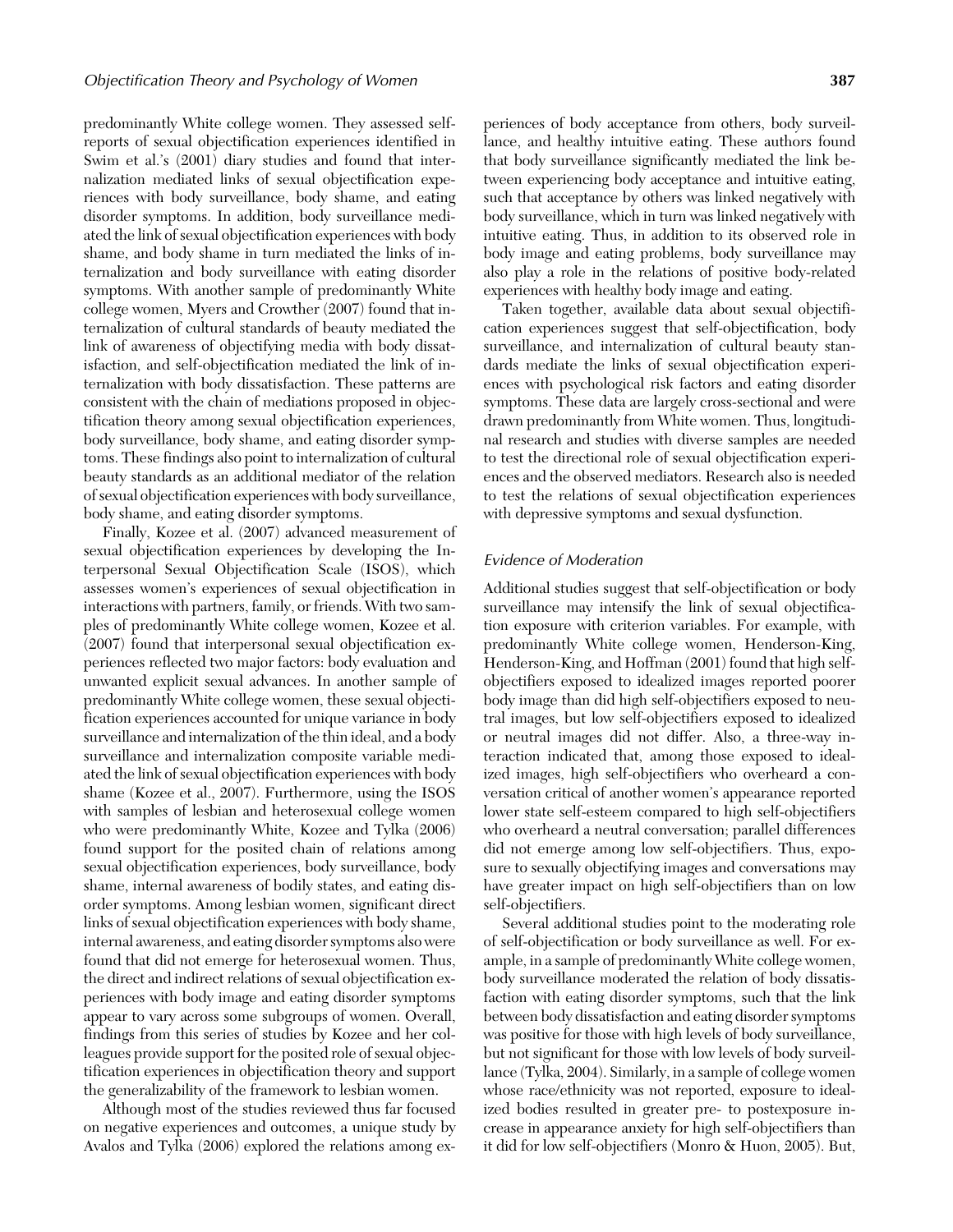in another study with a sample of White college women, exposure to appearance-related magazine images had the expected impact of decreasing pre- to poststudy body esteem regardless of level of body surveillance or body shame (Hamilton, Mintz, & Kashubeck-West, 2007). In another sample of predominantly White college women, high self-objectifiers who received positive evaluation of their character or appearance reported lower negative mood than did high self-objectifiers who received a neutral evaluation; no differences emerged among low self-objectifiers (Fea & Brannon, 2006). These findings suggest that high self-objectification may intensify the impact of positive evaluation on mood, whether that evaluation focuses on appearance or not.

Overall, the findings of this set of studies suggest that self-objectification or body surveillance may intensify the impact of sexual objectification exposure on body image and eating disorder symptoms. This pattern suggests a damaging cyclical process in which sexual objectification exposure promotes self-objectification and its proposed consequences, which in turn intensify the impact of future sexual objectification.

# Self-Objectification and Disconnection From the Body and Its Functions

Building on the objectification theory perspective that self-objectification reflects a focus on body appearance over body function, Roberts and Waters (2004) argued that sexual objectification experiences and resultant selfobjectification can lead women to separate themselves from their own bodily sensations and functions. As such, some studies have examined links between objectification theory constructs and disconnection from the body and its functions.

## Sex, Menstruation, and Breast-Feeding

A number of studies have focused on the link of selfobjectification with sexual behaviors and attitudes. For example, heightened self-objectification reduced predominantly White college women's interest in physical aspects of sex, such as genital contact (Roberts & Gettman, 2004). Furthermore, in a sample of predominantly White college women and men, body surveillance, but not selfobjectification, mediated the relations of sexually objectifying media exposure with appearance concerns during sexual intimacy (Aubrey, 2007). Also with predominantly White women, body shame was associated with greater appearance concern during sexual intimacy and with lower reported sexual pleasure and arousability (Sanchez & Kiefer, 2007).

Additional studies have examined links between selfobjectification and sex-related behaviors. For instance, in a racially/ethnically diverse sample of 12th-grade girls, selfobjectification was correlated negatively with amount of sexual experience, sense of efficacy to act upon one's own sexual needs, and condom use (Impett, Schooler, & Tolman, 2006). Qualitative interviews with a subsample of six participants suggested that girls with lower levels of self-objectification were comfortable in discussing sexuality and had engaged in sexual experimentation, whereas girls with higher levels of self-objectification were less comfortable and expressed regret about having engaged in sex (Hirschman, Impett, & Schooler, 2006). Similarly, data from another sample of racially/ethnically diverse college women indicated that a relation between menstrual shame and lower sexual assertiveness was mediated by body shame, and the relation of body shame with greater sexual risk taking and lower sexual behavior was mediated by sexual assertiveness (Schooler, Ward, Merriwether, & Caruthers, 2005). Thus, findings across these studies link self-objectification and body shame with menstrual shame and with nonassertive and risky sexual behaviors.

Schooler et al.'s (2005) findings regarding menstrual shame were replicated in a sample of predominantly White premenopausal women. Specifically, with age controlled, Roberts (2004) found that body shame, body surveillance, and self-objectification were generally correlated with negative attitudes and feelings, and not with positive attitudes or feelings, toward menstruation. Despite such links with negative attitudes and feelings, however, body shame, body surveillance, and self-objectification were not related to a sample of predominantly White college women's interest in reducing or eliminating their own menstruation (Johnston-Robledo, Ball, Lauta, & Zekoll, 2003). Similar findings emerge in studies about breast feeding. Specifically, in samples of predominantly White college women and lowincome pregnant women, body shame, self-objectification, and body surveillance generally were correlated positively with embarrassment about breast-feeding, but not with perceived benefits of or with future plans regarding breast feeding (Johnston-Robledo & Fred, 2008; Johnston-Robledo, Wares, Fricker, & Pasek, 2007). Findings across these studies suggest that self-objectification, body surveillance, and body shame are associated with negative attitudes and feelings about menstruation and breast-feeding, but are not related to interest in eliminating menstruation or breast feeding.

Additional evidence suggests that gender-schematic individuals' (i.e., those who describe themselves with gender stereotypic traits) objectification of women as a group may increase when menstruation is made salient. Specifically, with a sample of predominantly White college students, Roberts, Goldenberg, Power, and Pyszczynski (2002) manipulated the salience of menstruation by having a confederate woman accidentally pull out a tampon or a hair clip from her bag. They measured objectification of women by modifying the SOQ, originally designed to assess self-objectification, to assess the extent to which participants evaluated women's bodies in objectifying ways. Gender schematic participants exposed to the tampon condition objectified women more than did gender aschematic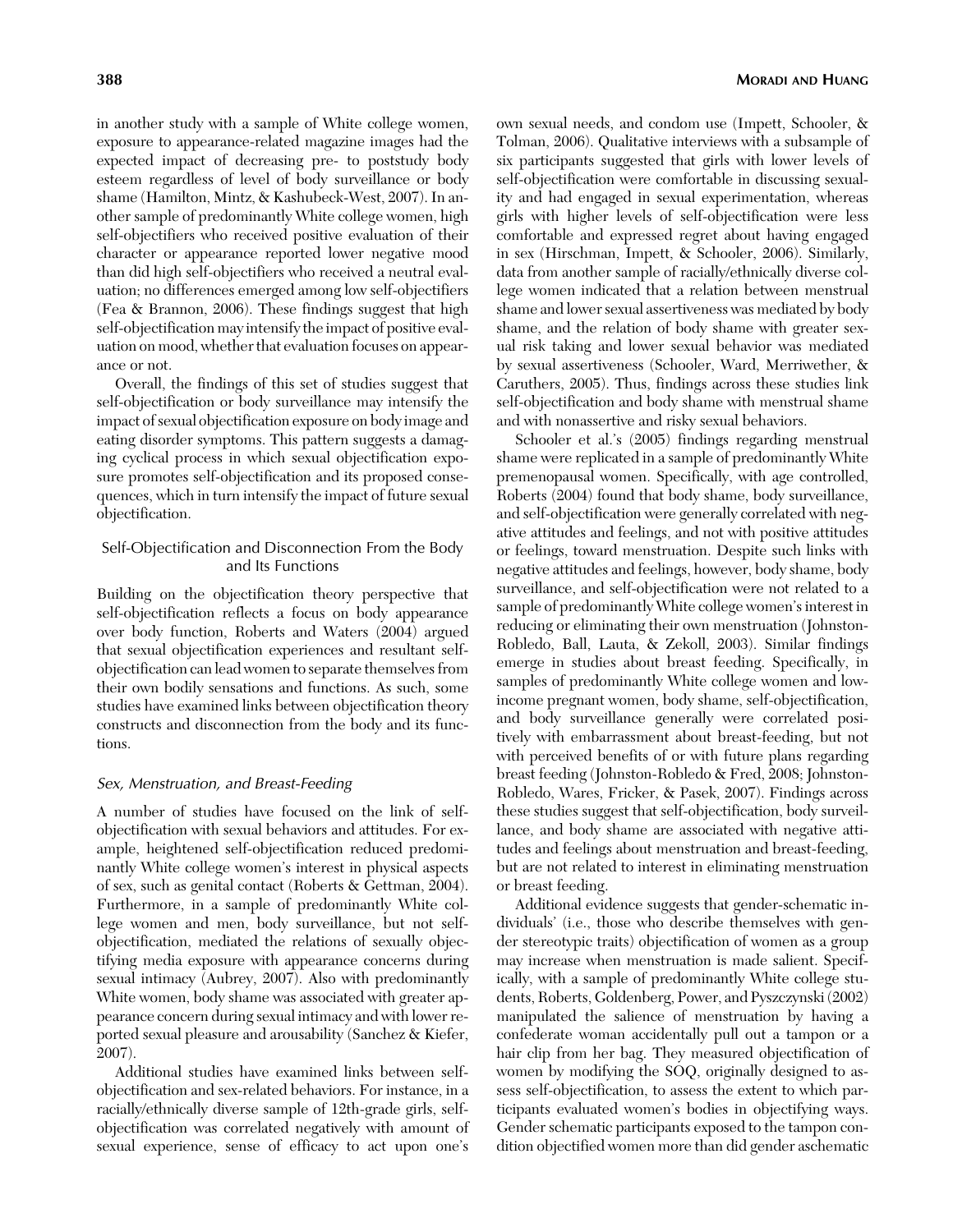participants exposed to the tampon condition and participants exposed to the hair clip condition. Perhaps, menstruation is particularly threatening to gender schematic persons because they are invested in maintaining an objectified construal of women in which sexiness is prominent. Indeed, the sexual objectification of other women and men is linked with self-objectification for both women and men (Strelan & Hargreaves, 2005b), although stronger correlations are observed for women  $(r = .50s$  and .60s) than for men  $(r = .20s)$ .

## Mortality Salience and Out-of-Body Experiences

A few studies have used objectification theory as a framework for studying mortality salience and out-of-body experiences. Studies on mortality salience attempt to integrate objectification theory with terror management theory. Terror management theory posits that, when mortality is made salient, individuals are motivated to protect their cultural values and self-esteem in an effort to insulate themselves against the threat of mortality. Based on this theoretical assumption and the additional reasoning that self-objectification and objectification of women are dominant cultural values, clinging to self-objectification and objectification of women is posited to serve as a defense against the threat of mortality. What remains unclear in this reasoning is why protecting cultural values or self-esteem would protect against mortality salience or why adhering to self-objectification and objectification of women, rather than other more general core values, would be protective. Nevertheless, Grabe, Routledge, Cook, Andersen, and Arndt (2005) found that mortality salience increased women's self-objectification and objectification of other women and also intensified the link between self-objectification and self-worth value placed on attractiveness. The same pattern of findings was not observed when dental pain was made salient rather than mortality, suggesting that something unique about the salience of mortality underlies the pattern of observed findings. On the other hand, Goldenberg, McCoy, Pyszczynski, Greenberg, and Solomon (2000) found that high self-objectifiers with low body esteem actually reported lower body surveillance when mortality was made salient, reasoning that, for those who do not feel good about their bodies, body consciousness may not be protective when faced with mortality salience.

Although extant data generally support links between objectification theory constructs and disconnection from specific body functions, Murray and Fox (2005) examined, but did not find, links between objectification theory variables and more general body disconnection. Specifically, they found that individuals (race/ethnicity not described) who reported having had an out-of-body experience reported greater body dissatisfaction than those who did not report an out-of-body experience; but the two groups did not differ on body surveillance, body shame, or appearance anxiety. Thus, these findings support the distinctiveness of objectification theory constructs from general bodily dissociation.

Taken together, available data link objectification theory constructs with indicators of disconnection from bodily functions. Specifically, data suggest that heightened selfobjectification reduces interest in sexual behavior and that body shame is associated with nonassertive and risky sexual behaviors, greater appearance concern during sexual intimacy, and lower reported sexual pleasure and arousability. Furthermore, self-objectification, body surveillance, and body shame are related to negative attitudes and feelings about menstruation. Also, reminders of menstruation might intensify gender schematic participants' objectification of women as a group, and reminders of mortality might intensify both objectification of women as a group and self-objectification. Notably, these findings point to selfobjectification and its proposed consequences as important variables to consider in how women approach sexual and menstrual health. Clarifying the roles of objectification theory variables in women's behaviors related to sex and menstruation (e.g., condom use) can point to new targets for interventions aimed to promote women's health.

## Objectification Theory and Men's Experiences

Much of the research on objectification theory has focused on women's experiences. Nevertheless, some research points to the promise of objectification theory for understanding men's experiences as well. In this section, we highlight some findings regarding the application of objectification theory to men. Importantly, most available data suggest that men and boys report lower self-objectification, body surveillance, and body shame than do women and girls (e.g., Aubrey, 2006a; Grabe et al., 2005; Hebl et al., 2004; Lindberg et al., 2006; Lowery et al., 2005; McKinley, 1998, 2006a). However, African American women and men did not differ in level of body shame, and Asian American men reported higher self-objectification than did Asian American women (Hebl et al., 2004). The general pattern of gender differences across studies, however, is consistent with objectification theory's focus on omnipresent sexual objectification of women and its internalization as selfobjectification or body surveillance.

Although expected gender differences emerge in levels of self-objectification and related constructs, available data suggest gender similarities in relations of objectification theory constructs with some criterion variables. For example, consistent with the pattern of findings for women and girls, self-objectification, body surveillance, and body shame generally are correlated significantly and negatively with body esteem, self-esteem, and health-promoting behaviors for men and boys (Lindberg et al., 2006; Lowery et al., 2005; McKinley, 1998, 2006a; Strelan & Hargreaves, 2005a); and the correlation between body shame and body esteem persisted at a 10-year follow-up for both genders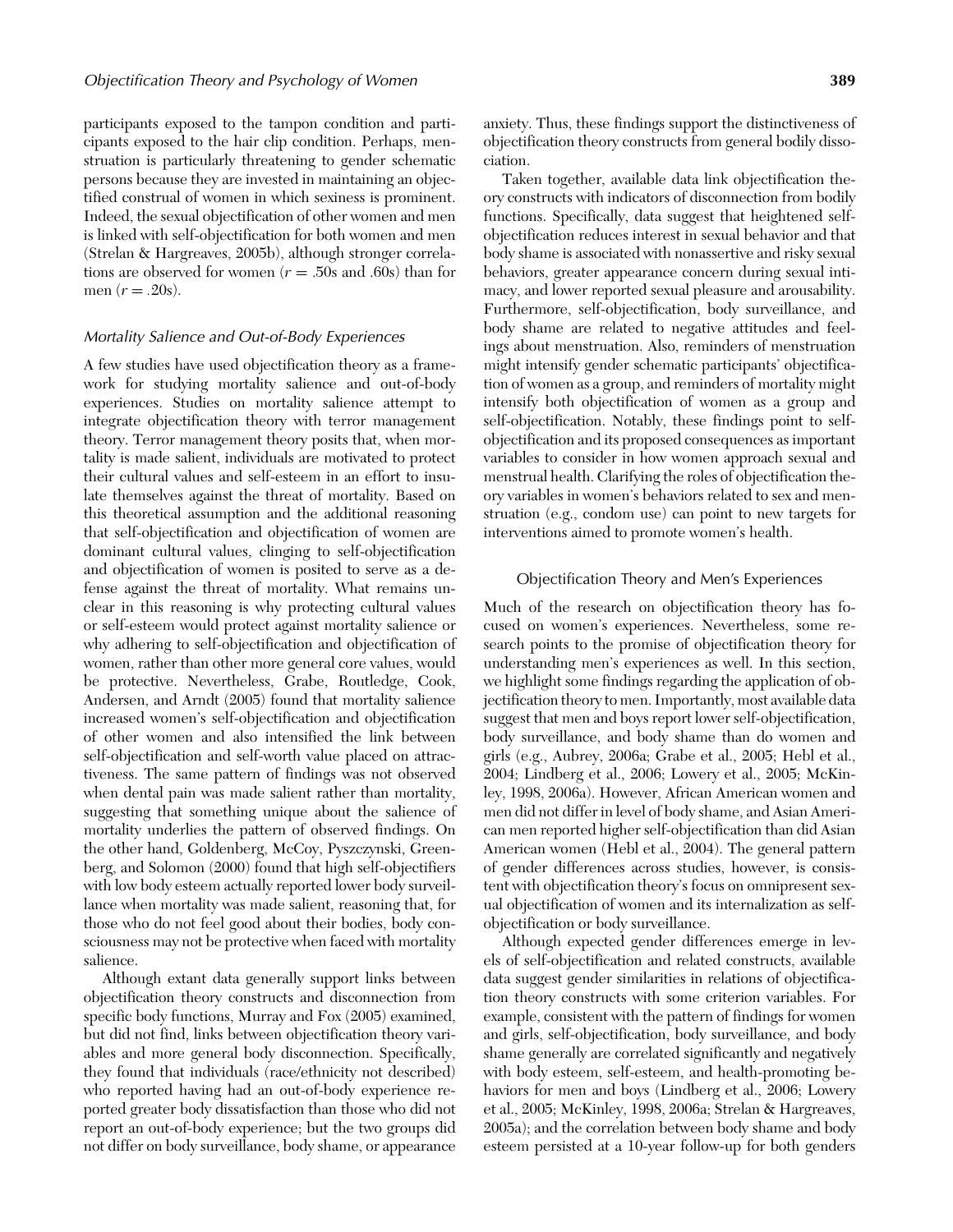(McKinley, 2006a). Also, as with women and girls, men's body shame is linked with greater appearance concern during sexual intimacy and with lower reported sexual pleasure and arousability (Sanchez & Kiefer, 2007), and boys' sexual objectification exposure is linked with body surveillance and body shame (Lindberg et al., 2006; Lindberg et al., 2007). Gender similarities also are evident in proposed mediated relations. For instance, as with women, men's body surveillance significantly mediated the relations of objectifying media exposure with body shame, appearance anxiety, and appearance concerns during sexual intimacy (Aubrey, 2007). Also, consistent with findings with women, data with men suggested that body shame and appearance anxiety, but not flow or awareness of internal bodily states, might mediate the relation of body surveillance with eating disorder symptoms (Tiggemann & Kuring, 2004). Statistical comparison of effect sizes is typically not conducted in these studies, but visual inspection suggests that the magnitudes of relations are similar for women and men in most cases, somewhat higher for women in some cases (e.g., Lowerly et al., 2005; McKinley, 1998), and somewhat higher for men in a few cases (e.g., McKinley, 2006a).

Additional findings suggest that some relations observed with girls and women are not significant when examined with boys and men. For example, self-objectification was not related to men's body dissatisfaction (Strelan & Hargreaves, 2005b), and body surveillance was not related to body esteem at a 10-year follow-up (McKinley, 2006a) or to concurrent self-esteem (Lowery et al., 2005). Also, body surveillance was linked with body shame for both girls and boys, but body shame mediated the positive relation of body surveillance with depressive symptoms only for girls (Grabe et al., 2007). One caveat in interpreting some of these nonsignificant relations is that samples of men were substantially smaller than samples of women in some studies (i.e., Lowery et al., 2005; McKinley, 2006a), resulting in lower power to detect significant effects for men. This point is illustrated by Hayman et al.'s (2007) findings that correlations among body surveillance, body shame, selfesteem, and appearance dissatisfaction were generally similar in magnitude for women and men, but resulted in fewer significant correlations for men than for women.

By contrast, some notable links have emerged with men that have not emerged with women. Hayman et al. (2007) found that spirituality was correlated negatively with body surveillance and body shame for men, but the correlations were near zero and nonsignificant for women. Similarly, data were consistent with a possible mediating role of flow in the link of body surveillance with depressive symptoms for men but not for women (Tiggemann & Kuring, 2004). Spirituality and flow both have been conceptualized as components of or contributors to psychological well-being (e.g., Csikszentmihalyi, 1982, 1990; Hill & Pargament, 2003; Ryff, 1989). Thus, objectification theory constructs may be particularly important to explore in relation to men's psychological well-being.

**390 MORADI AND HUANG**

Experimental findings regarding the impact of heightened self-objectification have yielded both gender similarities and differences. For example, in samples that were predominantly White or of unknown racial/ethnic composition, heightened self-objectification increased feelings of shame, disgust, appearance anxiety, and body-related thoughts and decreased math performance and appeal of sexual behavior for women but not for men (Fredrickson et al., 1998; Quinn, Kallen, & Cathey, 2006; Roberts & Gettman, 2004). Again, in some of these studies (i.e., Quinn, Kallen, & Cathey, 2006; Roberts & Gettman, 2004), sample sizes for men were smaller than for women. Furthermore, null findings with men may not generalize across racial/ethnic groups. Specifically, in a diverse sample of women and men, Hebl et al. (2004) found that, regardless of race or gender, those in the swimsuit condition had greater body shame and selfobjectification and poorer math performance than did those in the sweater condition.

Also, null experimental findings for men should be interpreted in light of the possibility that situations that heighten self-objectification in women may not necessarily do so in men. Indeed, despite the null effect of the swimsuit condition on men's body shame, Fredrickson et al. (1998) found a positive link between men's reported self-objectification and body shame. Thus, selfobjectification may be linked with body shame for men, but the type of situation that induces self-objectification may differ for women and men. Consistent with this possibility, Morry and Staska (2001) found that women's exposure to beauty magazines was linked with internalization of cultural standards of attractiveness, which in turn was linked to self-objectification, body dissatisfaction, and eating disorder symptoms. For men, however, exposure to fitness, but not beauty magazines, accounted for unique variance in internalization, which in turn accounted for unique variance in body dissatisfaction. Thus, beauty magazines may communicate cultural standards of desirability for women, whereas fitness magazines communicate such standards for men, and different standards may promote different manifestations of body surveillance and body shame (e.g., concern regarding thinness vs. muscular appearance).

Indeed, Hallsworth, Wade, and Tiggemann (2005) found that men who were bodybuilders scored higher on self-objectification compared to men who were weight lifters and to men who were neither bodybuilders nor weight lifters. Thus, appearance-focused bodybuilding may be associated with self-objectification for men. Hallsworth et al. (2005) also found that across participants in all groups, body surveillance was related uniquely and positively with appearance anxiety, but not with body shame. Both appearance anxiety and body shame were related uniquely and positively with depressive and bulimia symptoms, whereas appearance anxiety was related uniquely and positively with body dissatisfaction, and body shame was related uniquely and positively with drive for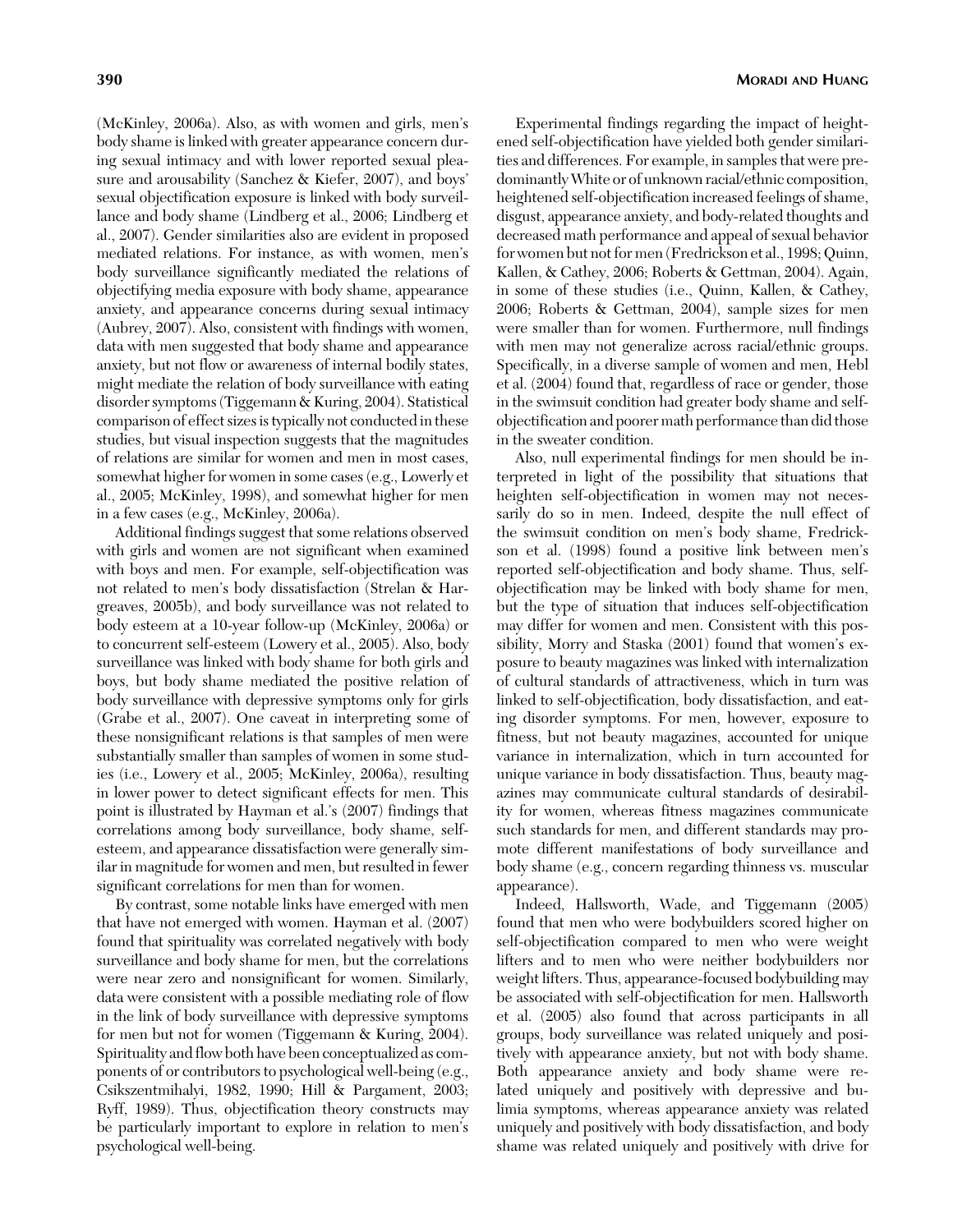muscularity. Taken together, these findings are generally consistent with the objectification theory framework in that they link men's body surveillance, body shame, and appearance anxiety with indicators of eating disorder and depressive symptoms and also link men's self-objectification and body shame with pursuit of appearance-focused muscularity. Such findings highlight the need to attend to men's unhealthy pursuit of appearance-focused muscularity, and objectification theory provides a framework for such exploration.

Another promising area of investigation is application of objectification theory to gay and bisexual men. Such attention is important in light of data suggesting higher levels of body image concerns, eating disorder symptoms, and eating disorders among gay and bisexual men than among heterosexual men (e.g., Carlat, Camargo, & Herzog, 1997; Heffernan, 1994; Siever, 1994; Strong, Williamson, Netemeyer, & Geer, 2000). Indeed, with a sample of college men (race/ethnicity not reported), Martins, Tiggemann, and Kirkbride (2007) found that gay men reported higher levels of self-objectification, body surveillance, and body shame than did heterosexual men. Furthermore, body shame significantly mediated the relations of self-objectification with body dissatisfaction and drive for thinness but not drive for muscularity. However, mediated relations involving body surveillance were not examined. Overall, these data suggest that self-objectification, body surveillance, and body shame may be salient constructs for gay men, and the mediating role of body shame posited in objectification theory may generalize to gay men.

In an experimental study, Martins et al. (2007) found that manipulating self-objectification (i.e., wearing a Speedo or sweater) resulted in higher body surveillance for gay and heterosexual men in the heightened self-objectification condition than for those in the control condition. Also, body shame mediated the impact of experimental condition on gay men's dissatisfaction with lower body parts (e.g., stomach, pelvis, buttocks, thighs). Finally, gay men in the heightened self-objectification condition reported greater body shame and ate less Chex mix than did those in the control condition; heterosexual men in the two conditions did not differ on these criterion variables. The null findings regarding the impact of experimental condition on heterosexual men's body shame and eating behavior in this study parallel Fredrickson et al.'s (1998) findings that the swimsuit manipulation did not impact men of unknown sexual orientation's body shame or eating behavior. By contrast, Martins et al.'s (2007) findings with gay men parallel those with women in terms of levels of self-objectification, body surveillance, and body shame, the impact of heightened self-objectification, and the mediating role of body shame. Such similarities in findings with gay men and heterosexual women may reflect their shared experiences of anticipated or actual sexual objectification from men. Thus, attention to the role of sexual objectification experiences and their shared and unique manifestations for women and gay men seems important in future research.

Taken together, studies reviewed in this section highlight the promise of objectification theory for framing research on men's experiences. To this end, it is important to evaluate, rather than assume, construct equivalence for women and men. For example, research is needed to explore the nature of sexual objectification experiences for different groups of men and to identify unique experiences, such as drive for muscularity and internalized homophobia, that may need to be integrated into the framework. Research also is needed to evaluate aspects of the theory that remain unexamined with men, such as the roles of flow and appearance anxiety.

## **RECOMMENDATIONS AND FUTURE DIRECTIONS**

The present review illustrates how research grounded in objectification theory has advanced psychology of women literature by elucidating links between women's sociocultural experiences, feelings about themselves and their bodies, and mental health outcomes. An overview of available findings is provided in Figure 2. This review highlights the rich body of research that has proliferated as a result of objectification theory and points to this framework as a critical paradigm in future scholarship on the psychology of women. Throughout this review we have discussed areas of research that need further attention and development. We highlight below recommendations that we view as particularly critical:

1. Empirical support has accumulated for the basic tenets of objectification theory with predominantly White college women of unspecified sexual orientation. The utility of the theory needs to be tested with women who vary on racial/ethnic identity, sexual orientation, age, socioeconomic status, relationship status, and other background variables. Furthermore, studies should routinely describe these characteristics of their samples to inform judgments about the generalizability of findings. In addition to diversifying samples in objectification theory research, research is needed to evaluate the extent to which current conceptualizations and measures of objectification theory constructs adequately capture experiences of women from diverse backgrounds. For example, sexual objectification experiences communicate beauty standards of thinness to all women, but also communicate idealization of Whiteness, heterosexuality, able-bodiedness, and other dominant cultural characteristics (e.g., Greene, 1994). Current conceptualizations of body surveillance and body shame do not capture valuation of factors such as skin tone, hair texture, facial features, and sexual appeal to men. A notable exception is Buchanan et al.'s (2008) study that included skin tone surveillance. Such attention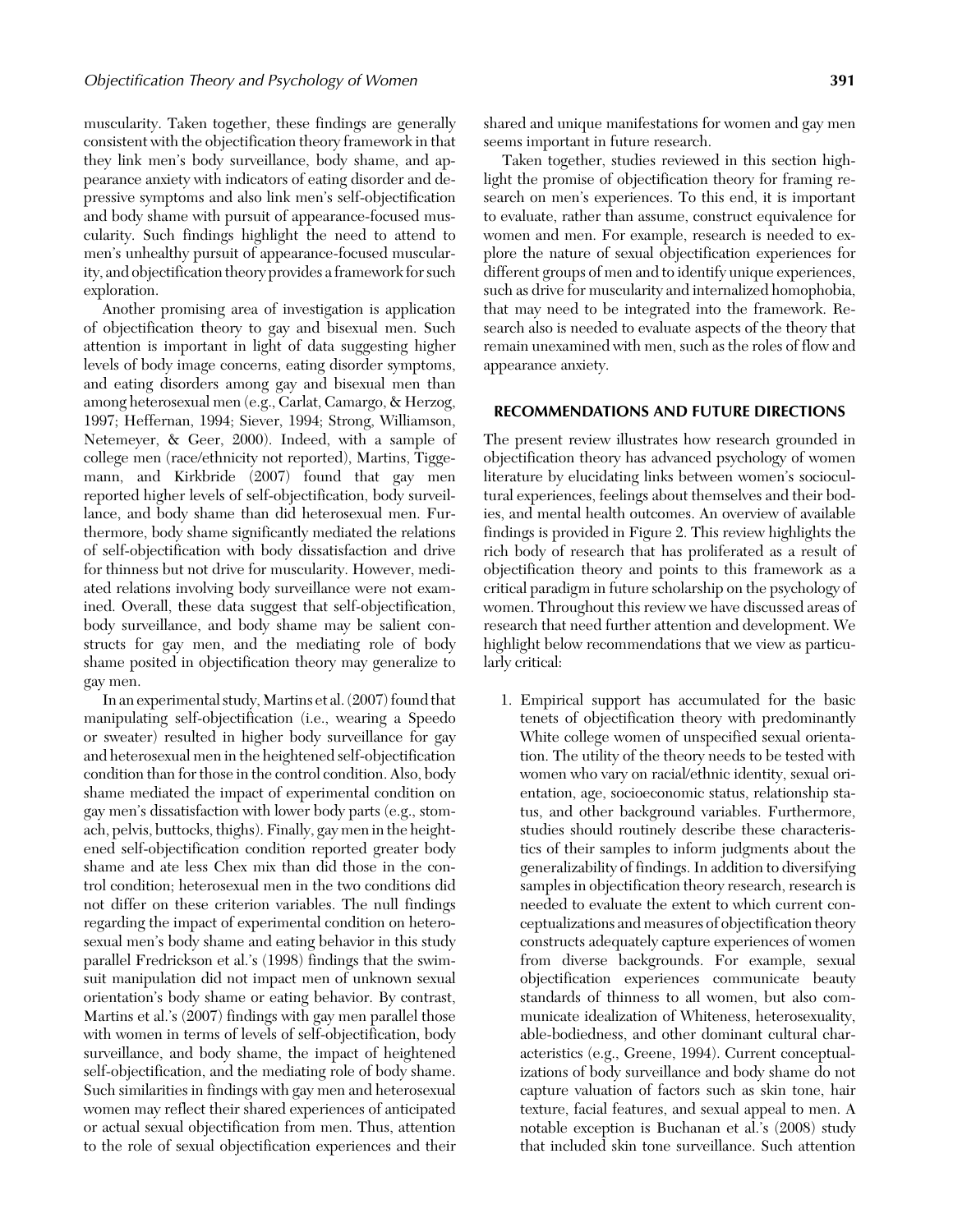

*Note.* For parsimony, where indirect chains of relations are depicted between two constructs, additional direct paths between the constructs are not included.

Fig. 2. Overview of objectification theory relations examined in research with women.

to group-specific manifestations of objectification theory constructs is needed to expand the utility of the theory to diverse populations of women.

- 2. Future research should attend to group-specific variables that need to be integrated into the objectification theory framework to extend its utility across diverse groups of women. The integration of marginal Deaf identity in Moradi and Rottenstein's (2007) study is one such example. Similarly, experiences of racism, heterosexism, and other forms of prejudice may intersect with sexual objectification experiences and should be considered in future research.
- 3. Most objectification theory studies are with samples from the United States and Australia. Research is needed to examine cultures in which women's bodies are treated with more, less, and different manifestations of objectification. For example, hijab in Muslim women's attire has been conceptualized both as a sign of sexual objectification of women as well as a sign of freedom from such sexual objectification (e.g., Afshar, 2000). Research with Muslim women could explore links of internalization of hijab standards with objectification theory variables. Such research can ex-

amine the cross-cultural generalizability of objectification theory and also point to modifications that can increase its cross-cultural applicability.

- 4. Fredrickson and Roberts (1997) conceptualized anxiety to include appearance anxiety, as well as anxiety related to the anticipation of danger or threats to one's safety. We did not identify any study that examined the posited role of safety anxiety within the objectification theory framework. Thus, future research should attend to safety anxiety, including anxiety about physical and sexual violence.
- 5. Operationalization of flow in objectification theory research can be advanced by attention to the broader literature on flow. In the broader literature, flow is conceptualized as (a) experiences associated with task performance, such as focused concentration, losing track of time, and sense of curiosity and (b) the balance between challenge and skills involved in a task (e.g., Shin, 2006; MacDonald, Byrne, & Carlton, 2006). The experience of pleasure and enjoyment are also fundamental emotional aspects of flow (e.g., Csikszentmihalyi, 1982, 1990). Task performance, which has been used as a proxy for flow in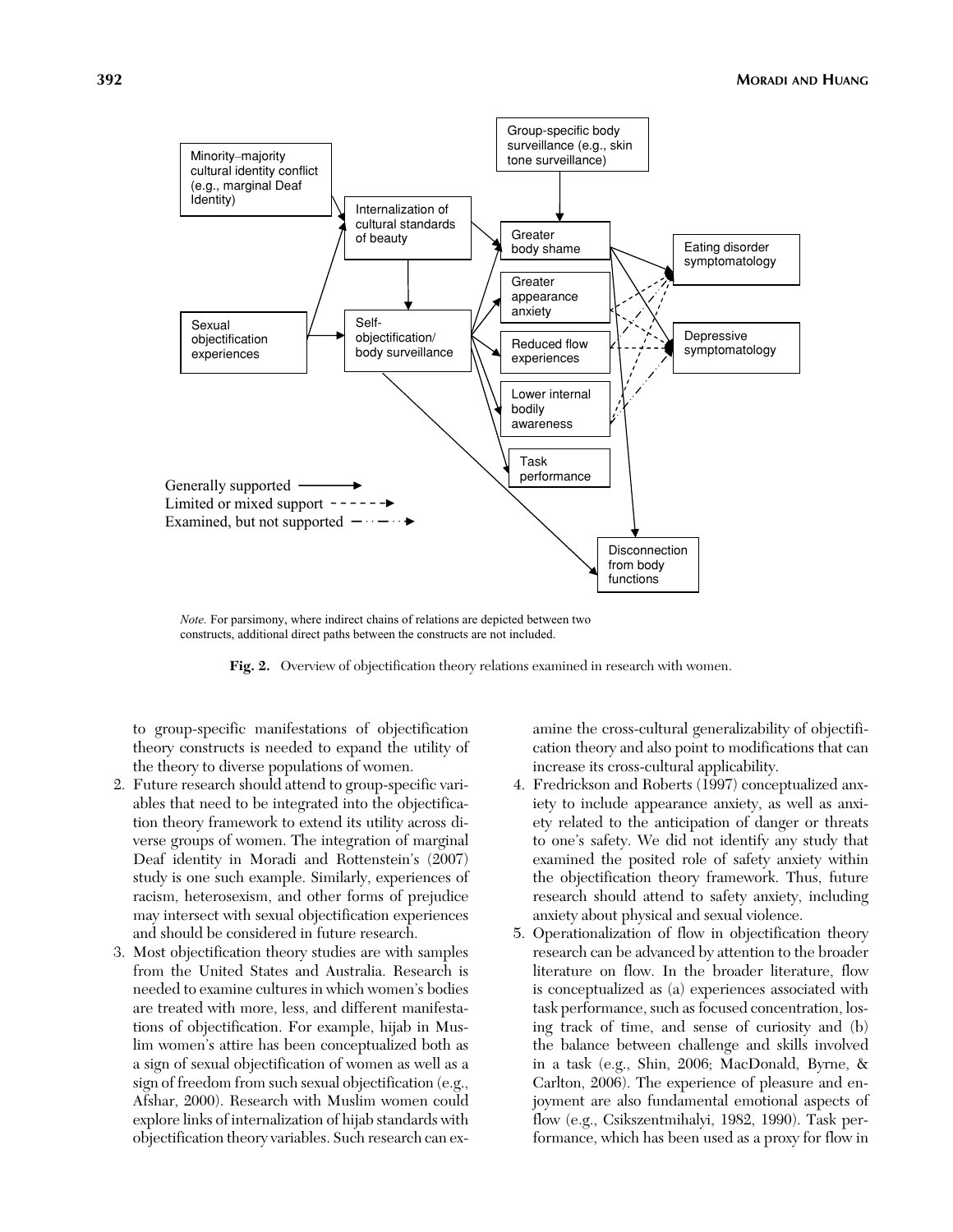objectification theory research, may reflect the concentration aspect of flow, but does not capture other important experiential dimensions, such as pleasure. Self-report measures of flow that are used in objectification theory research also need to be evaluated with regard to how completely they capture the construct, including its emotional manifestation as pleasure.

- 6. Among the intermediary variables in the objectification theory framework, more research has been focused on self-objectification, body surveillance, and body shame than on anxiety, flow, or internal bodily awareness. Also, more research has attended to body image and eating disorder symptoms than to depression and sexual dysfunction as outcomes in the objectification theory framework. Studies that examine the full set of predictor and outcome variables can elucidate the relative importance of objectification theory variables for mental health outcomes. Such data, in turn, can focus future research, prevention, and intervention efforts on the most relevant predictors for each mental health criterion.
- 7. Across studies that examined self-objectification and body surveillance together, body surveillance was linked uniquely and consistently with criterion variables (e.g., Greenleaf & McGreer, 2006; Slater & Tiggeman, 2002; Tiggemann & Kuring, 2004; Tiggemann & Lynch, 2001; Tiggemann & Slater, 2001), whereas general self-objectification was linked uniquely only to some criterion variables, in some subsamples, in some studies (Greenleaf & McGreer, 2006; Szymanski & Henning, 2007; Slater & Tiggeman, 2002). Thus, assessing body surveillance is particularly important in future research.
- 8. Emerging evidence points to the importance of considering internalization of sociocultural standards of beauty as an intervening variable, in addition to selfobjectification and body surveillance, in the relation of sexual objectification experiences to body shame and eating disorder symptomatology (e.g., Moradi et al., 2005; Morry & Staska, 2001). These findings are consistent with Fredrickson and Roberts's (1997) original conceptualization that a sexually objectifying culture pressures women to adopt cultural standards of beauty as their own standards for self-objectification and body surveillance. To the extent that these standards are internalized and not met (because they are impossible to meet), they can promote body shame and eating problems. Thus, explicating the role of internalization of cultural standards of beauty within the objectification theory framework and in future research seems warranted (see Figure 2).
- 9. In terms of methodology, most experimental studies have manipulated self-objectification and assessed resultant changes in body shame, eating behaviors, and other outcomes. To advance understanding of other causal chains posited in objectification theory, re-

search is needed to experimentally manipulate other posited causal variables in the objectification theory framework, such as body shame, appearance anxiety, and flow, and examine their impact on subsequent outcomes. Similarly, further research is needed on sexual objectification experiences as the causal root in the objectification theory framework.

- 10. Correlational studies have been useful in examining multiple objectification theory variables together, but cross-sectional designs preclude evaluation of temporal changes and predictive relations among variables. Longitudinal designs and analyses are needed to address this gap.
- 11. Testing the significance of mediation should be routine in mediation studies (see Frazier et al., 2004; Mallinckrodt et al., 2006).
- 12. Some studies, not specifically grounded in objectification theory, have used measures of constructs parallel to those in objectification theory. Examples include the Appearance Orientation (Cash, 2000) and the Objectified Relationship With Body (Tolman & Porche, 2000) subscales, which assess appearance focus and monitoring, and the Social Comparison to Models and Peers (Jones, 2001, 2004) and the Physical Appearance Comparison (Thompson, Heinberg, & Tantleff, 1991) scales, which assess appearance comparison. These measures may assess constructs closely linked to self-objectification and body surveillance. Similarly, the Body Image Guilt and Shame Scale (Markham, Thompson, & Bowling, 2005) and the Somatic Awareness Questionnaire (Van Wijk & Kolk, 1996) appear to assess body shame and awareness of internal bodily states, respectively. Evaluating construct and measurement overlap can help to reduce proliferation of redundant measures and promote research that is informed by the full integration of prior knowledge about the constructs of interest. To this end, measures of key objectification theory constructs can be consolidated by identifying and integrating the strongest available measures or developing improved measures when needed. Development of the ISOS (Kozee et al., 2007) to consolidate prior approaches to measuring sexual objectification experiences is an example of such efforts.
- 13. Psychometric information, such as structure, reliability, and validity data about measures of key objectification theory constructs are limited mostly to White heterosexual college students. Thus, measurement evaluation with women of diverse backgrounds is needed.
- 14. Objectification theory was originally grounded in women's experiences, but available data lay the groundwork for further evaluations of the theory with men. To this end, it is important to explore the groupspecific meaning and manifestations of objectification theory constructs with men.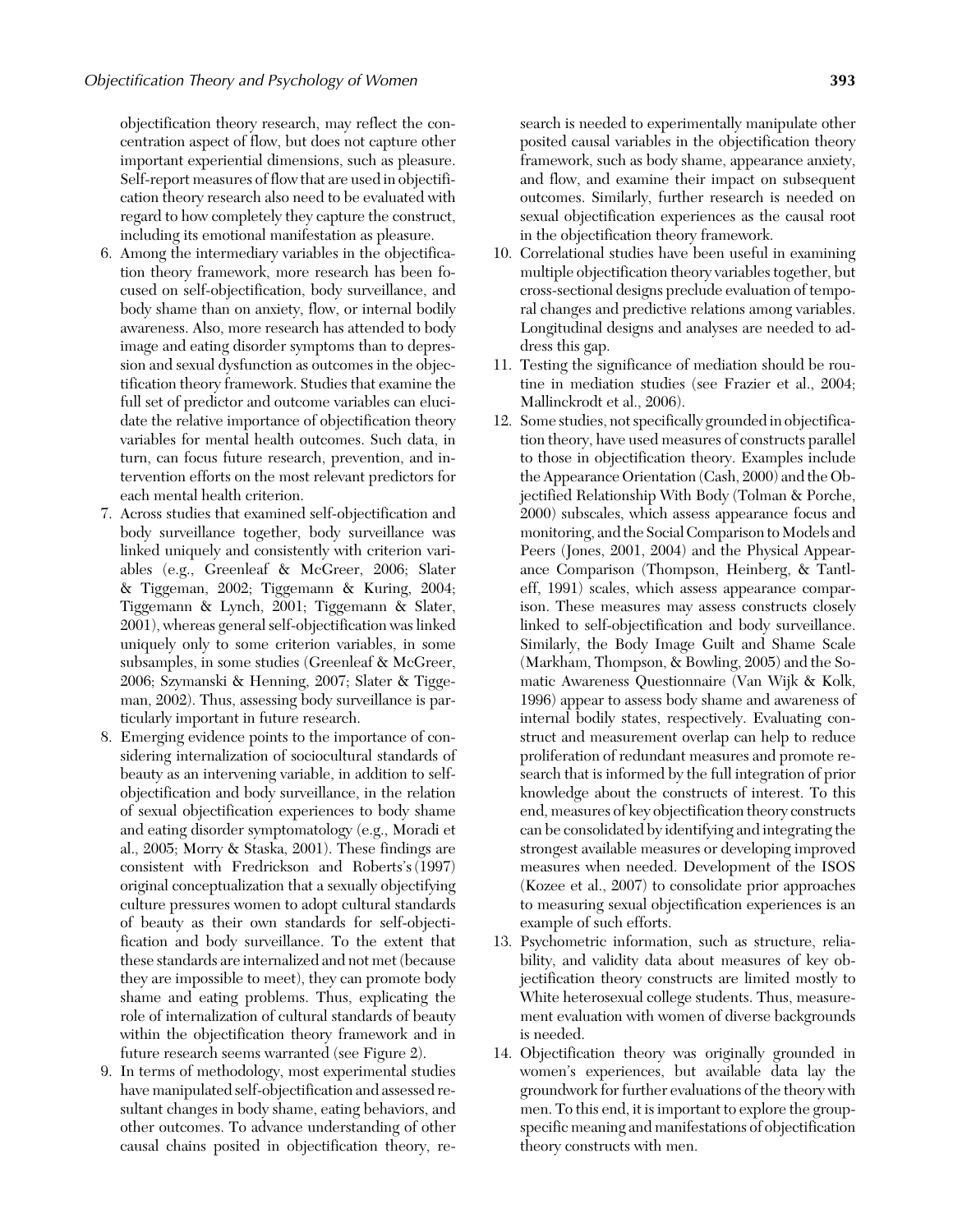15. Accumulating support for the posited roles of sexual objectification experiences, self-objectification, body surveillance, and body shame can provide the basis for group- and individual-level interventions. For example, activities that encourage women to be attuned to how their body feels and functions, rather than how it looks, might reduce appearance-focused body surveillance, which in turn might reduce body shame and eating disorder and depressive symptoms. Cognitive-behavioral interventions may help women to identify and resist sexual objectification experiences, body surveillance, and body shame. Interestingly, Choma, Foster, and Radford (2007) found that, compared to exposure to a video on wildlife, exposure to a video critical of media depictions of women actually increased body shape and size cognitions in predominantly White college women. Although the authors controlled for reported self-objectification in this analysis, they did not examine whether the two video groups differed in reported self-objectification. Evaluating the effectiveness of such interventions in reducing the risk factors posited in objectification theory can guide theoretically and empirically informed practice aimed to improve women's mental health.

#### **CONCLUSION**

Although some aspects of objectification theory need further investigation, particularly with more diverse samples of women, objectification theory and its growing research literature provide a promising framework for understanding how some sociocultural and psychological risk factors and mediators work together to shape aspects of women's mental health. Consistent with feminist conceptualizations, objectification theory and its growing body of research point to changes needed at the societal level (e.g., reducing sexual objectification of women) and also highlight potentially useful strategies at the individual level (e.g., reducing selfobjectification) to reduce women's psychological distress. As such, existing and future research on objectification theory can serve as groundwork for understanding and promoting women's mental health and well-being by encouraging and advocating for societal and personal change.

*Initial submission: April 2, 2007 Initial acceptance: March 12, 2008 Final acceptance: July 21, 2008*

#### **REFERENCES**

- Afshar, H. (2000). Gendering the millennium: Globalising women. *Development in Practice*, *10*, 527–534.
- Aubrey, J. S. (2006a). Effects of sexually objectifying media on selfobjectification and body surveillance in undergraduates: Results of a 2-year panel study. *Journal of Communication*, *56*, 366–386.
- Aubrey, J. S. (2006b). Exposure to sexually objectifying media and body self-perceptions among college women: An examination of the selective exposure hypothesis and the role of moderating variables. *Sex Roles*, *55*, 159–172.
- Aubrey, J. S. (2007). The impact of sexually objectifying media exposure on negative body emotions and sexual selfperceptions: Investigating the mediating role of body selfconsciousness. *Mass Communication and Society*, *10*, 1–23.
- Avalos, L. C., & Tylka, T. L. (2006). Exploring a model of intuitive eating with college women. *Journal of Counseling Psychology*, *53*, 486–497.
- Bartky, S. L. (1990). *Femininity and domination: Studies in the phenomenology of oppression*. New York: Routledge.
- Befort, C., Kurpius, S. E. R., Hull-Blanks, E., Nicpon, M. F., Huser, L., & Sollenberger, S. (2001). Body image, selfesteem, and weight-related criticism from romantic partners.*Journal of College Student Development*, *42*, 407–419.
- Block, J. (1995). A contrarian view of the five-factor approach to personality description. *Psychological Bulletin*, *117*, 187– 215.
- Breitkopft, C. R., Littleton, H., & Berenson, A. (2007). Body image: A study in a tri-ethnic sample of low income women. *Sex Roles*, *56*, 373–380.
- Buchanan, T. S., Fischer, A. R., Tokar, D. M., & Yoder, J. D. (2008). Testing a culture-specific extension of objectification theory regarding African American women's body image. *The Counseling Psychologist, 36*, 699–718.
- Burney, J., & Irwin, H. J. (2000). Shame and guilt in women with eating-disorder symptomatology. *Journal of Clinical Psychology*, *56*, 51–61.
- Calogero, R. M. (2004). A test of objectification theory: The effect of the male gaze on appearance concerns in college women. *Psychology of Women Quarterly*, *28*, 16–21.
- Calogero, R. M., Davis, W. N., & Thompson, J. K. (2005). The role of self-objectification in the experience of women with eating disorders. *Sex Roles*, *52*, 43–50.
- Carlat, D. J., Camargo, C. A., & Herzog, D. B. (1997). Eating disorders in males: A report on 135 patients. *American Journal of Psychiatry*, *154*, 1127–1132.
- Cash, T. F. (2000). *Multidimensional Body-Self Relations Questionnaire: MBSRQ user's manual*. Norfolk, VA: Old Dominion University.
- Choma, B. L., Foster, M. D., & Radford, E. (2007). Use of objectification theory to examine the effects of a media literacy intervention on women. *Sex Roles*, *56*, 581–591.
- Connor-Greene, P. A., Striegel-Moore, R. H., & Cronan, S. (1994). Perceived social climate and weight preoccupation in college women. *Eating Disorders: The Journal of Treatment & Prevention*, *2*, 126–134.
- Csikszentmihalyi, M. (1982). Toward a psychology of optimal experience. In L. Wheeler (Ed.), *Review of personality and social psychology* (vol. 3, pp. 13–36). Beverly Hills, CA: Sage.
- Csikszentmihalyi, M. (1990). *Flow: The psychology of optimal experience*. New York: Harper Perennial.
- Daubenmier, J. J. (2005). The relationship of yoga, body awareness, and body responsiveness to self-objectification and disordered eating. *Psychology of Women Quarterly*, *29*, 207–219.
- Dion, K. L., Dion, K. K., & Keelan, J. P. (1990). Appearance anxiety as a dimension of social-evaluative anxiety: Exploring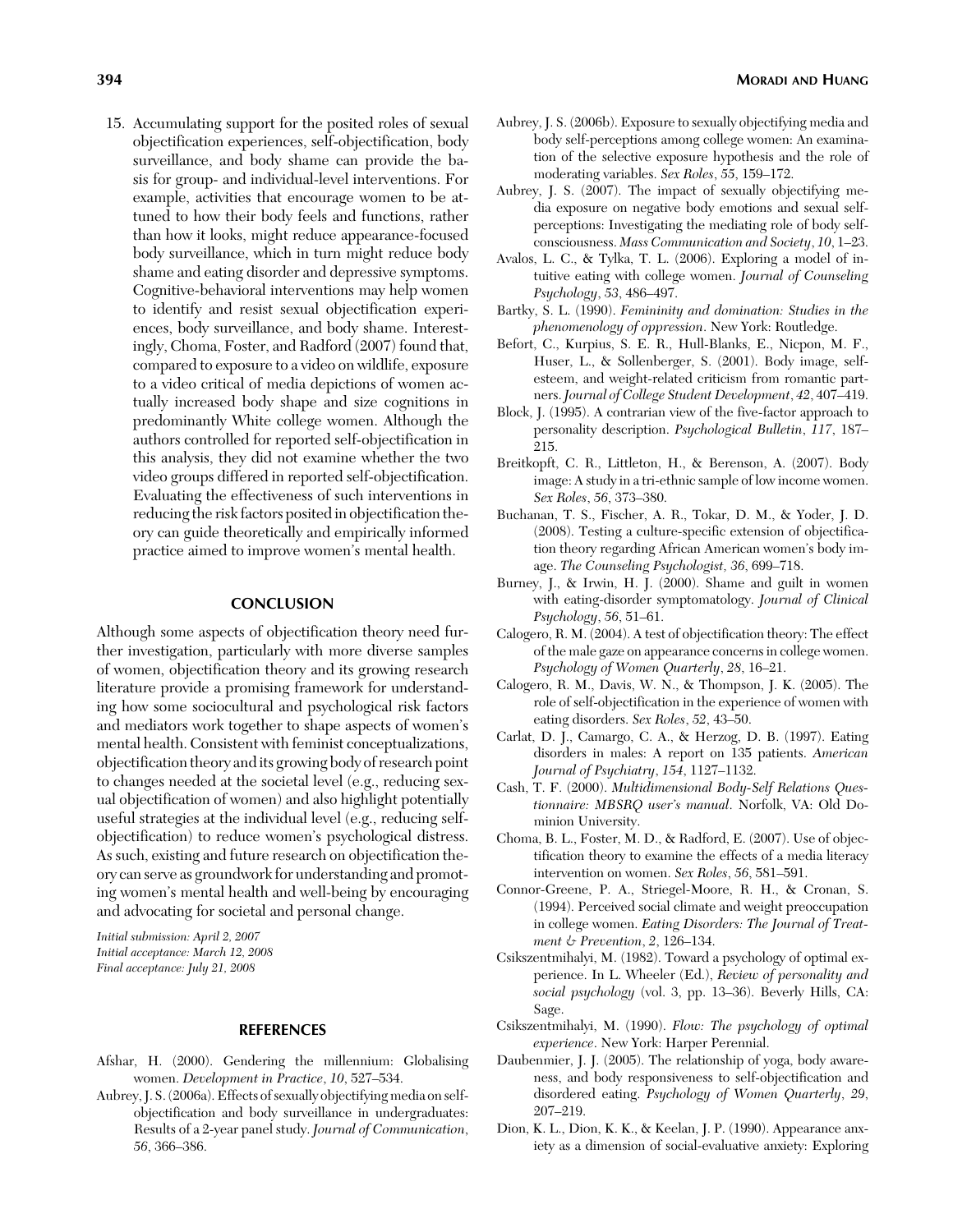the ugly duckling syndrome. *Contemporary Social Psychology*, *14*, 220–224.

- Downs, D. M., James, S., & Cowan, G. (2006). Body objectification, self-esteem, and relationship satisfaction: A comparison of exotic dancers and college women. *Sex Roles*, *54*, 745–752.
- Fea, C. J., & Brannon, L. A. (2006). Self-objectification and compliment type: Effects on negative mood. *Body Image*, *3*, 183–188.
- Field, A. E., Camargo, C. A., Taylor, C. B., Berkey, C. S., & Colditz, G. A. (1999). Relation of peer and media influences to the development of purging behaviors among preadolescent and adolescent girls. *Archives of Pediatrics & Adolescent Medicine*, *153*, 1184–1189.
- Fiissel, D. L., & Lafreniere, K. D. (2006). Weight control motives for cigarette smoking: Further consequences of the sexual objectification of women? *Feminism & Psychology*, *16*, 327–344.
- Forbes, G. B., Jobe, R. L., & Revak, J. A. (2006). Relationships between dissatisfaction with specific body characteristics and the Sociocultural Attitudes Toward Appearance Questionnaire-3 and Objectified Body Consciousness Scale. *Body Image*, *3*, 295–300.
- Frazier, P. A., Tix, A. P., & Barron, K. E. (2004). Testing moderator and mediator effects in counseling psychology research. *Journal of Counseling Psychology*, *51*, 115–134.
- Fredrickson, B. L., & Harrison, K. (2005). Throwing like a girl: Self-objectification predicts adolescent girls' motor performance. *Journal of Sport & Social Issues*, *29*, 79–101.
- Fredrickson, B. L., & Roberts, T. (1997). Objectification theory: Toward understanding women's lived experiences and mental health risks. *Psychology of Women Quarterly*, *21*, 173–206.
- Fredrickson, B. L., Roberts, T., Noll, S. M., Quinn, D. M., & Twenge, J. M. (1998). That swimsuit becomes you: Sex differences in self-objectification, restrained eating, and math performance. *Journal of Personality and Social Psychology*, *75*, 269–284.
- Gapinski, K. D., Brownell, K. D., & LaFrance, M. (2003). Body objectification and "fat talk": Effects on emotion, motivation, and cognitive performance. *Sex Roles*, *48*, 377–388.
- Goffman, E. (1979). *Gender advertisements*. Cambridge, MA: Harvard University Press.
- Goldenberg, J. L., McCoy, S. K., Pyszczynski, T., Greenberg, J., & Solomon, S. (2000). The body as a source of self-esteem: The effect of mortality salience on identification with one's body, interest in sex, and appearance monitoring. *Journal of Personality and Social Psychology*, *79*, 118–130.
- Grabe, S., Hyde, J. S., & Lindberg, S. M. (2007). Body objectification and depression in adolescents: The role of gender, shame, and rumination. *Psychology of Women Quarterly*, *31*, 164–175.
- Grabe, S., Routledge, C., Cook, A., Andersen, C., & Arndt, J. (2005). In defense of the body: The effect of mortality salience on female body objectification. *Psychology of Women Quarterly*, *29*, 33–37.
- Gray-Little, B., & Hafdahl, A. R. (2000). Factors influencing racial comparisons of self-esteem: A quantitative review. *Psychological Bulletin*, *126*, 26–54.
- Greene, B. (1994). African-American women: Derivatives of racism and sexism in psychotherapy. In B. Rosoff & E.

Toback (Eds.), *Genes and gender series, Vol. 7, Challenging racism and sexism: Alternatives to genetic determinism* (pp. 122–139). New York: Feminist Press.

- Greenleaf, C. (2005). Self-objectification among physically active women. *Sex Roles*, *52*, 51–62.
- Greenleaf, C., & McGreer, R. (2006). Disordered eating attitudes and self-objectification among physically active and sedentary female college students. *Journal of Psychology*, *140*, 187–198.
- Groesz, L. M., Levine, M. P., & Murnen, S. K. (2002). The effect of experimental presentation of thin media images on body satisfaction: a meta-analytic review. *International Journal of Eating Disorder*, *31*, 1–16.
- Hallsworth, L., Wade, T., & Tiggemann, M. (2005). Individual differences in male body-image: An examination of selfobjectification in recreational body builders.*British Journal of Health Psychology*, *10*, 435–465.
- Hamilton, E. A., Mintz, L., & Kashubeck-West, S. (2007). Predictors of media effects on body dissatisfaction in European American women. *Sex Roles*, *56*, 397–402.
- Harrell, Z. A. T., Fredrickson, B. L., Pomerleau, C. S., & Nolen-Hoeksema, S. (2006). The role of trait self-objectification in smoking among college women. *Sex Roles*, *54*, 735–743.
- Harrison, K., & Fredrickson, B. L. (2003). Women's sport media, self-objectification, and mental health in black and white adolescent females. *Journal of Communication*, *53*, 216– 232.
- Hart, E. A., Leary, M. R., & Rejeski, W. J. (1989). The measurement of social physique anxiety. *Journal of Sport and Exercise Psychology*, *11*, 94–104.
- Hayman, J. W., Kurpius, S. R., Befort, C., Nicpon, M. F., Hull-Blanks, E., Sollenberger, S., et al. (2007). Spirituality among college freshmen: Relationships to self-esteem, body image, and stress. *Counseling and Values*, *52*, 55–70.
- Hebl, M. R., King, E. B., & Lin, J. (2004). The swimsuit becomes us all: Ethnicity, gender, and vulnerability to selfobjectifciation. *Personality and Social Psychology Bulletin*, *30*, 1322– 1331.
- Heffernan, K. (1994). Sexual orientation as a factor in risk for binge eating and bulimia nervosa: A review. *International Journal of Eating Disorders*, *16*, 335– 347.
- Henderson-King, D., & Henderson-King, E. (2005). Acceptance of cosmetic surgery: Scale development and validation. *Body Image*, *2*, 137– 149.
- Henderson-King, D., Henderson-King, E., & Hoffmann, L. (2001). Media images and women's self-evaluations: Social context and importance of attractiveness as moderators. *Personality and Social Psychology Bulletin*, *27*, 1407– 1416.
- Hill, P. C., & Pargament, K. I. (2003). Advances in conceptualizing and measurement of religion and spirituality: Implication for physical and mental health research. *American Psychologist*, *58*, 64–74.
- Hirschman, C., Impett, E. A., & Schooler, D. (2006). Dis/embodied voices: What late-adolescent girls can teach us about objectification and sexuality. *Sexuality Research & Social Policy: A Journal of the NSRC*, *3*, 8–20.
- Impett, E. A., Daubenmier, J. J., & Hirschman, A. L. (2006). Minding the body: Yoga, embodiment, and well-being. *Sexuality Research & Social Policy: A Journal of the NSRC*, *3*, 39–48.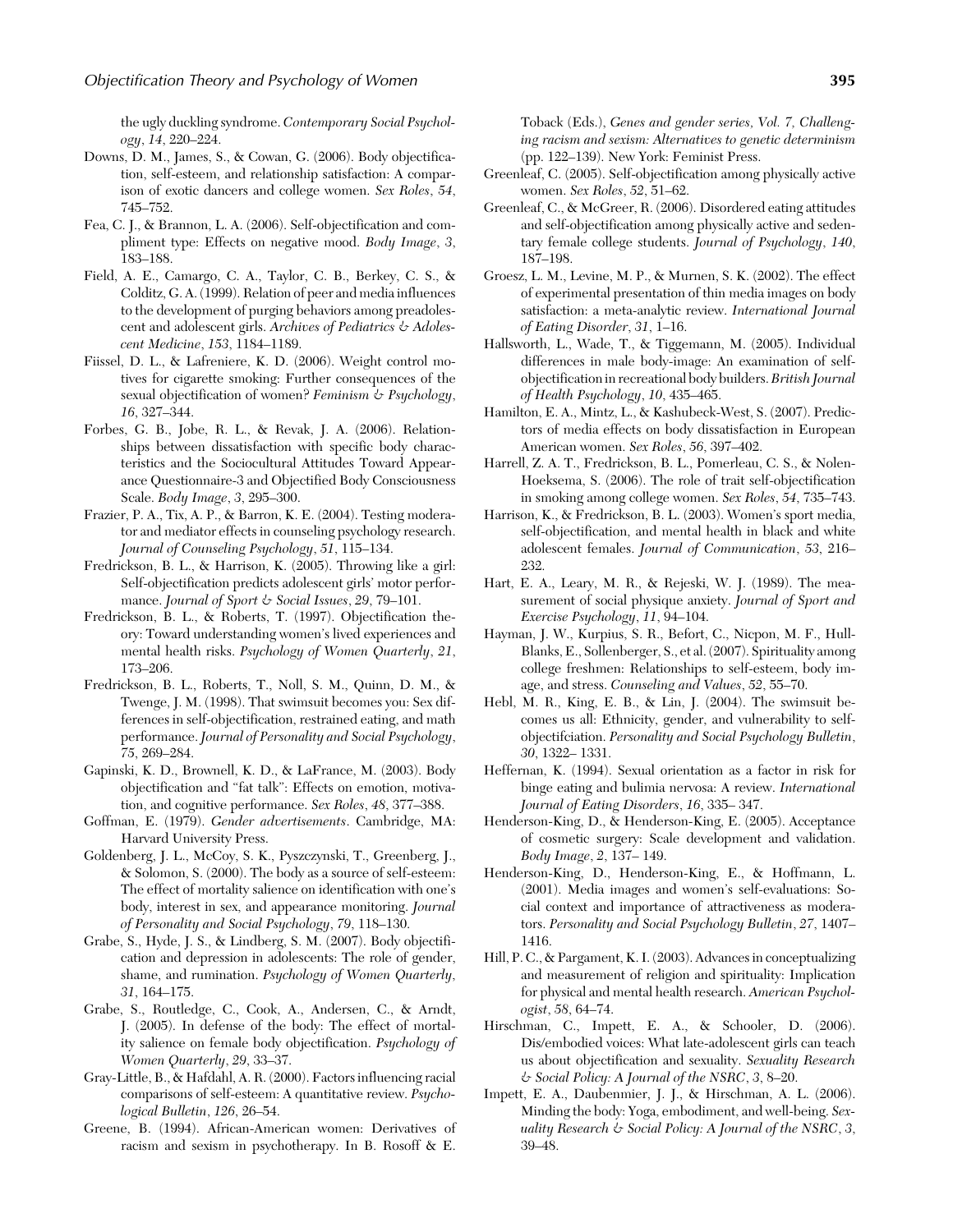- Impett, E. A., Schooler, D., & Tolman, D. L. (2006). To be seen and not heard: Femininity ideology and adolescent girls' sexual health. *Archives of Sexual Behavior*, *35*, 131–144.
- Jackson, S. A., Kimiecik, J. C., Ford, S. K., & Marsh, H. W. (1998). Psychological correlates of flow in sport. *Journal of Sport & Exercise Psychology*, *20*, 358–378.
- Jackson, S. A., & Marsh, H. (1996). Development and validation of a scale to measure optimal experience: The Flow State Scale. *Journal of Sport & Exercise Psychology*, *18*, 17–35.
- Jacobi, C., Hayward, C., de Zwann, M., Kraemer, H. C., & Agras, W. S. (2004). Coming to terms with risk factors for eating disorders: Application of risk terminology and suggestions for a general taxonomy. *Psychological Bulletin*, *130*, 19–65.
- John, O. P., & Srivastava, S. (1999). The big five trait taxonomy: History, measurement, and theoretical perspectives. In L. A. Pervin & O. P. John (Eds.), *Handbook of personality theory and research* (2nd ed., pp. 102–138). New York: Guilford.
- Johnston-Robledo, I., Ball, M., Lauta, K., & Zekoll, A. (2003). To bleed or not to bleed: Young women's attitudes toward menstrual suppression. *Women and Health*, *38*, 59–75.
- Johnston-Robledo, I., & Fred, V. (2008). Self-objectification and lower income pregnant women's breastfeeding attitudes. *Journal of Applied Social Psychology*, *38*, 1–21.
- Johnston-Robledo, I., Wares, S., Fricker, J., & Pasek, L. (2007). Indecent exposure: Self-objectification and young women's attitudes toward breastfeeding. *Sex Roles*, *56*, 429–437.
- Jones, D. C. (2001). Social comparison and body image: Attractiveness comparisons to models and peers among adolescent girls and boys. *Sex Roles*, *45*, 645–664.
- Jones, D. C. (2004). Body image among adolescent girls and boys: A longitudinal study. *Developmental Psychology*, *40*, 823– 835.
- Kiefer, A., Sekaquaptewa, D., & Barczyk, A. (2006). When appearance concerns make women look bad: Solo status and body image concerns diminish women's academic performance. *Journal of Experimental Social Psychology*, *42*, 78–86.
- Kilbourne, J. (Producer), & Jhally, S. (Director). (2000). Killing us softly 3: Advertising images of women [videorecording]. Available from Media Education Foundation, http:/www.mediaed.org.
- Kozee, H. B., & Tylka, T. L. (2006). A test of objectification theory with lesbian women. *Psychology of Women Quarterly*, *30*, 348–357.
- Kozee, H. B., Tylka, T. L., Augustus-Horvath, C. L., & Denchik, A. (2007). Development and psychometric evaluation of the Interpersonal Sexual Objectification Scale. *Psychology of Women Quarterly*, *31*, 176–189.
- Larkin, J., Rice, C., & Russel, V. (1996). Slipping through the cracks: Sexual harassment, eating problems, and the problem of embodiment. *Eating Disorders: The Journal of Treatment & Prevention*, *4*, 5–26.
- Lindberg, S. M., Grabe, S., & Hyde, J. S. (2007). Gender, pubertal development, and peer sexual harassment predict objectified body consciousness in early adolescence. *Journal of Research on Adolescence*, *17*, 723–742.
- Lindberg, S. M., Hyde, J. S., & McKinley, N. M. (2006). A measure of objectified body consciousness for preadolescent and adolescent youth. *Psychology of Women Quarterly*, *30*, 65– 76.
- Lowery, S. E., Kurpius, S. E. R., Befort, C., Blanks, E. H., Sollenberger, S., Nicpon, M. F., et al. (2005). Body image, self-esteem, and health-related behaviors among male and female first year college students. *Journal of College Student Development*, *46*, 612–623.
- MacDonald, R., Byrne, C., & Carlton, L. (2006). Creativity and flow in musical composition: An empirical investigation. *Psychology of Music*, *34*, 292–306.
- Mallinckrodt, B., Abraham, W. T., Wei, M., & Russell, D. W. (2006). Advances in testing the statistical significance of mediation effects. *Journal of Counseling Psychology*, *53*, 372–378.
- Markham, A., Thompson, T., & Bowling, A. (2005). Determinants of body-image shame. *Personality and Individual Differences*, *38*, 1529–1541.
- Martins, Y., Tiggemann, M., & Kirkbride, A. (2007). Those speedos become them: The role of self-objectification in gay and heterosexual men's body image. *Personality and Social Psychology Bulletin*, *33*, 634–647.
- McKinley, N. M. (1998). Gender differences in undergraduates' body esteem: The mediating effect of objectified body consciousness and actual/ideal weight discrepancy. *Sex Roles*, *39*, 113–123.
- McKinley, N. M. (1999). Women and objectified body consciousness: Mothers' and daughters' body experience in cultural, developmental, and familial context. *Developmental Psychology*, *35*, 760–769.
- McKinley, N. M. (2006a). Longitudinal gender differences in objectified body consciousness and weight-related attitudes and behaviors: Cultural and developmental contexts in the transition from college. *Sex Roles*, *54*, 159–173.
- McKinley, N. M. (2006b). The developmental and cultural contexts of objectified body consciousness: A longitudinal analysis of two cohorts of women. *Developmental Psychology*, *42*, 679–687.
- McKinley, N. M., & Hyde, J. S. (1996). The Objectified Body Consciousness Scale: Development and validation. *Psychology of Women Quarterly*, *20*, 181–215.
- Miller, L. C., Murphy, R., & Buss, A. H. (1981). Consciousness of body: Private and public. *Journal of Personality and Social Psychology*, *41*, 397–406.
- Miner-Rubino, K., Twenge, J. M., & Fredrickson, B. L. (2002). Trait self-objectification in women: Affective and personality correlates. *Journal of Research in Personality*, *36*, 147– 172.
- Monro, F., & Huon, G. (2005). Media-portrayed idealized images, body shame, and appearance anxiety. *International Journal of Eating Disorders*, *38*, 85–90.
- Moradi, B., Dirks, D., & Matteson, A. (2005). Roles of sexual objectification experiences and internalization of sociocultural standards of beauty in eating disorder symptomatology: An examination and extension of objectification theory. *Journal of Counseling Psychology*, *52*, 420–428.
- Moradi, B., & Rottenstein, A. (2007). Objectification theory and Deaf cultural identity attitudes: Roles in deaf women's eating disorder symptomatology. *Journal of Counseling Psychology*, *54*, 178–188.
- Morry, M. M., & Staska, S. L. (2001). Magazine exposure: Internalization, self-objectification, eating attitudes, and body satisfaction in male and female university students. *Canadian Journal of Behavioural Sciences*, *4*, 269–279.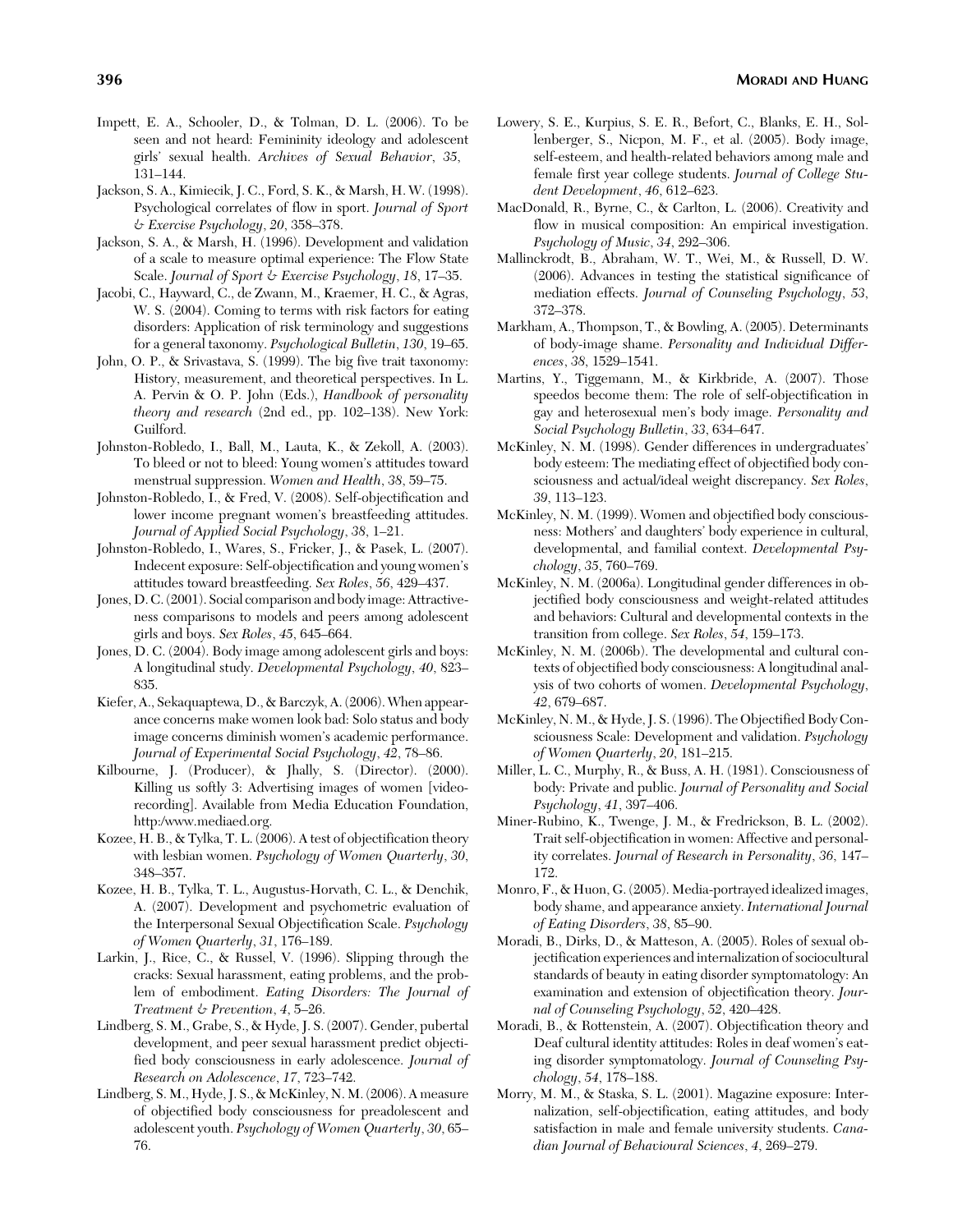- Muehlenkamp, J. J., & Saris-Baglama, R. N. (2002). Selfobjectification and its psychological outcomes for college women. *Psychology of Women Quarterly*, *26*, 371–379.
- Muehlenkamp, J. J., Swanson, J. D., & Brausch, A. M. (2005). Self-objectification, risk taking, and self-harm in college women. *Psychology of Women Quarterly*, *29*, 24–32.
- Murnen, S. K., & Smolak, L. (2000). The experience of sexual harassment among grade-school students: Early socialization of female subordination? *Sex Roles*, *43*, 1–17.
- Murray, C. D., & Fox, J. (2005). Dissociational body experiences: Differences between respondents with and without prior out-of-body-experiences. *British Journal of Psychology*, *96*, 441–456.
- Myers, J. E., Luecht, R. M., & Sweeney, T. J. (2004). The factor structure of wellness: Reexamining theoretical and empirical models underlying the Wellness Evaluation of Lifestyle (WEL) and the five-factor Wel. *Measurement and Evaluation in Counseling and Development*, *36*, 194–208.
- Myers, T. A., & Crowther, J. H. (2007). Sociocultural pressures, thin-ideal internalization, self-objectification, and body dissatisfaction: Could feminist beliefs be a moderating factor? *Body Image*, *4*, 296–308.
- Noll, S., & Fredrickson, B. L. (1998). Mediational model linking self-objectification, body shame, and disordered eating. *Psychology of Women Quarterly*, *22*, 623–636.
- Parsons, E. M., & Betz, N. E. (2001). The relationship of participation in sports and physical activity to body objectification, instrumentality, and local of control among young women. *Psychology of Women Quarterly*, *25*, 209–222.
- Piran, N. (1998). A participatory approach to prevention of eating disorders in a school. In W. Vandereycken & G. Noordenbos (Eds.), *The prevention of eating disorders* (pp. 173–186). London: Athlone.
- Piran, N., & Cormier, H. C. (2005). The social construction of women and disordered eating patterns. *Journal of Counseling Psychology*, *52*, 549–558.
- Prichard, I., & Tiggemann, M. (2005). Objectification in fitness centers: Self-objectification, body dissatisfaction, and disordered eating in aerobic instructors and aerobic participants. *Sex Roles*, *53*, 19–28.
- Quinn, D. M., Kallen, R. W., & Cathey, C. (2006). Body on my mind: The lingering effect of state self-objectification. *Sex Roles*, *55*, 869–874.
- Quinn, D. M., Kallen, R. W., Twenge, J. M., & Fredrickson, B. L. (2006). The disruptive effect of self-objectification on performance. *Psychology of Women Quarterly*, *30*, 59–64.
- Roberts, T. A. (2004). Female trouble: The menstrual selfevaluation scale and women's self-objectification. *Psychology of Women Quarterly*, *28*, 22–26.
- Roberts, T. A., & Gettman, J. Y. (2004). Mere exposure: Gender differences in the negative effects of priming a state of self-objectification. *Sex Roles*, *51*, 17–27.
- Roberts, T. A., Goldenberg, J. L., Power, C., & Pyszczynski, T. (2002). "Feminine protection": The effects of menstruation on attitudes towards women. *Psychology of Women Quarterly*, *26*, 131–139.
- Roberts, T. A., & Waters, P. L. (2004). Self-objectification and that "not so fresh feeling": Feminist therapeutic interventions for healthy female embodiment. *Women and Therapy*, *27*, 5–21.
- Ryff, C. D. (1989). Happiness is everything, or is it? Explorations on the measure of psychological well-being. *Journal of Personality and Social Psychology*, *57*, 1069–1081.
- Sanchez, D. T., & Kiefer, A. K. (2007). Body concerns in and out of the bedroom: Implications for sexual pleasure and problems. *Archives of Sexual Behavior*, *36*, 808–820.
- Schooler, D., Ward, L. M., Merriwether, A., & Caruthers, A. S. (2005). Cycles of shame: Menstrual shame, body shame, and sexual decision-making. *The Journal of Sex Research*, *42*, 324–334.
- Seo, D., & Torabi, M. R. (2006). Racial/ethnic differences in body mass index, morbidity and attitudes toward obesity among U.S. adults. *Journal of the National Medical Association*, *98*, 1300–1308.
- Shields, S. A., Mallory, M. E., & Simon, A. (1989). The Body Awareness Questionnaire: Reliability and validity. *Journal of Personality Assessment*, *53*, 802–815.
- Shin, N. (2006). Online learner's "flow" experience: An empirical study. *British Journal of Educational Technology*, *37*, 705– 720.
- Siever, M. D. (1994). Sexual orientation and gender as a factor in socioculturally acquired vulnerability to body dissatisfaction and eating disorders. *Journal of Consulting and Clinical Psychology*, *62*, 252–260.
- Sinclair, S. L. (2006). Object lessons: A theoretical and empirical study of objectified body consciousness in women. *Journal of Mental Health Counseling*, *28*, 48–68.
- Sinclair, S. L., & Myers, J. E. (2004). The relationship between objectified body consciousness and wellness in a group of college women. *Journal of College Counseling*, *7*, 159–161.
- Slater, A., & Tiggemann, M. (2002). A test of objectification theory in adolescent girls. *Sex Roles*, *46*, 343–349.
- Slater, A., & Tiggemann, M. (2006). The contribution of physical activity and media use during childhood and adolescence to adult women's body image. *Journal of Health Psychology*, *11*, 553–565.
- Stice, E. (2002). Risk and maintenance factors for eating pathology: A meta-analytic review. *Psychological Bulletin*, *128*, 825–848.
- Strelan, P., & Hargreaves, D. (2005a). Reasons for exercise and body esteem: Men's responses to self-objectification. *Sex Roles*, *53*, 495–503.
- Strelan, P., & Hargreaves, D. (2005b).Women who objectify other women: The vicious circle of objectification? *Sex Roles*, *52*, 707–712.
- Strelan, P., Mehaffey, S. J., & Tiggemann, M. (2003). Selfobjectification and esteem in young women: The mediating role of reasons for exercise. *Sex Roles*, *48*, 89–95.
- Strong, S. M., Williamson, D. A., Netemeyer, R. G., & Geer, J. H. (2000). Eating disorder symptoms and concerns about body differ as a function of gender and sexual orientation. *Journal of Social and Clinical Psychology*, *19*, 240–255.
- Swim, J. K., Hyers, L. L., Cohen, L. L., & Ferguson, M. J. (2001). Everyday sexism: Evidence for its incidence, nature, and psychological impact from three daily diary studies. *Journal of Social Issues*, *57*, 31–53.
- Szymanski, D. M., & Henning, S. L. (2007). The role of selfobjectification in women's depression: A test of objectification theory. *Sex Roles*, *56*, 45–53.